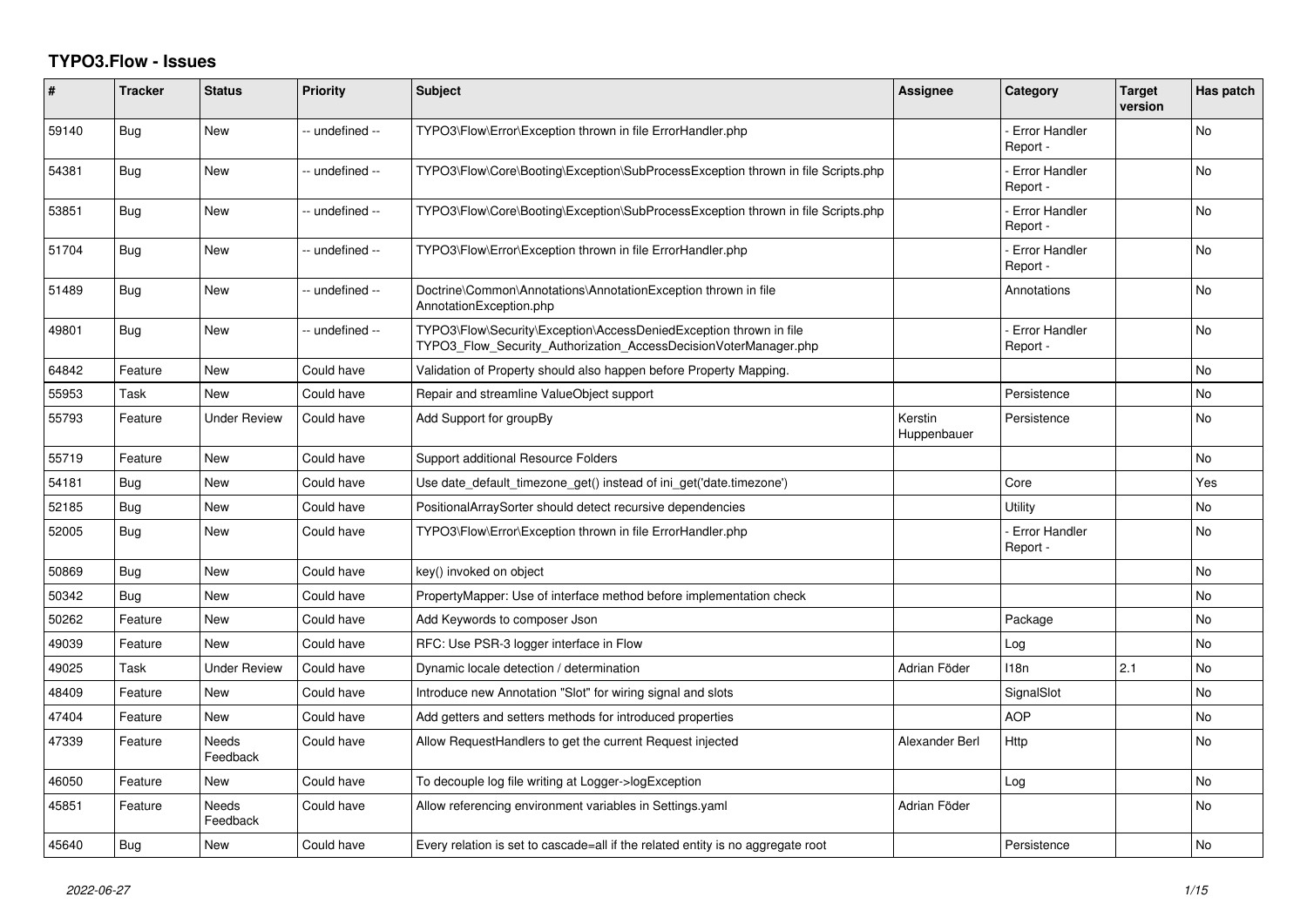| #     | <b>Tracker</b>   | <b>Status</b>       | <b>Priority</b> | <b>Subject</b>                                                                                             | <b>Assignee</b>      | Category        | <b>Target</b><br>version | Has patch |
|-------|------------------|---------------------|-----------------|------------------------------------------------------------------------------------------------------------|----------------------|-----------------|--------------------------|-----------|
| 45611 | Bug              | New                 | Could have      | Destruction of session after logout should be configurable                                                 |                      | Security        |                          | No        |
| 45386 | <b>Bug</b>       | New                 | Could have      | Package::buildArrayOfClassFiles tries to determine class names from file paths                             |                      |                 |                          | No        |
| 40418 | Feature          | Needs<br>Feedback   | Could have      | Add an option to flow3:cache: flush thats keeps user sessions active                                       |                      | Session         |                          | No        |
| 39788 | Feature          | New                 | Could have      | RFC: Repository based NotExistsValidator                                                                   |                      | Validation      |                          | No        |
| 38222 | Feature          | New                 | Could have      | Step execution signals with concrete name                                                                  |                      | Core            |                          | <b>No</b> |
| 37885 | Feature          | New                 | Could have      | Add CLI to show the object-configuration for a FLOW3 object-name                                           | <b>Martin Ficzel</b> | Cli             |                          | No        |
| 37831 | Task             | New                 | Could have      | Evaluate using PHP 5.4's internal web server for Functional Testing                                        |                      | - Testing -     |                          | No        |
| 35388 | Feature          | New                 | Could have      | Use the current package as default for translations within controllers                                     |                      | 118n            |                          | No        |
| 34133 | Feature          | New                 | Could have      | RFC: Handle Semicolons in Path part of URIs as Scoped Path Parameters                                      |                      | Property        |                          | No        |
| 33049 | Feature          | New                 | Could have      | Allow configuration of context without environment variable (needed for IIS)                               |                      | Core            |                          | No        |
| 31484 | Feature          | Needs<br>Feedback   | Could have      | possibility to modify inner workings of proxy class builder                                                |                      |                 |                          | No        |
| 31339 | Task             | On Hold             | Could have      | Search                                                                                                     |                      | Documentation - |                          | <b>No</b> |
| 27561 | Task             | Accepted            | Could have      | Complete documentation                                                                                     |                      | Documentation - |                          | No        |
| 8981  | Feature          | New                 | Could have      | Security/Performance: Provide Webserver Configuration file for common webservers -<br>do not use .htaccess |                      |                 |                          |           |
| 8923  | Task             | <b>Under Review</b> | Could have      | Provide a Nginx Server Configuration for FLOW3                                                             | Christian Müller     | Documentation - | 1.1.1                    | No        |
| 6602  | Feature          | New                 | Could have      | Implement after invocation handling                                                                        | Andreas Förthner     | Security        |                          |           |
| 6601  | Task             | On Hold             | Could have      | Introduce a new roles definition syntax including runtime constraints                                      | Andreas Förthner     | Security        |                          |           |
| 3587  | Feature          | New                 | Could have      | Enforce validation rules for value objects already in constructor                                          |                      | Validation      |                          |           |
| 65684 | Bug              | New                 | Should have     | Could not acquire lock for ClassLoader cache creation                                                      | Sebastian Heuer      |                 |                          | No        |
| 62740 | <b>Bug</b>       | New                 | Should have     | Add check on literal in TypeHandlingUtility::isCollectionType                                              |                      | Utility         |                          | No        |
| 62292 | Major<br>Feature | New                 | Should have     | Support for entity translation                                                                             |                      | 118n            | 2.x                      | No        |
| 62009 | <b>Bug</b>       | New                 | Should have     | Rewrite URI Filename could be empty                                                                        |                      |                 |                          |           |
| 61043 | Task             | New                 | Should have     | Rename ClassSchema to ModelSchema                                                                          |                      | Reflection      |                          | <b>No</b> |
| 60095 | Feature          | <b>Under Review</b> | Should have     | LockManager's LockHoldingStackPage should be configurable                                                  |                      | Configuration   |                          | No        |
| 59747 | Bug              | New                 | Should have     | TYPO3\Flow\Error\Exception thrown in file ErrorHandler.php                                                 |                      |                 |                          | N0        |
| 59672 | Feature          | <b>Under Review</b> | Should have     | Add support for Doctrine 2.5 embeddables                                                                   | Alexander Berl       | Persistence     |                          | No        |
| 59442 | <b>Bug</b>       | <b>Under Review</b> | Should have     | Composite primary keys including foreign entity don't work                                                 |                      | Persistence     |                          | No        |
| 59366 | <b>Bug</b>       | <b>Under Review</b> | Should have     | fix* lifecycle callbacks should not be registered for unproxied entities                                   |                      | Persistence     |                          | No        |
| 59357 | Bug              | New                 | Should have     | Using the PackageManager directly instead of the Interface results in unexpected<br>behavior               |                      |                 |                          | No        |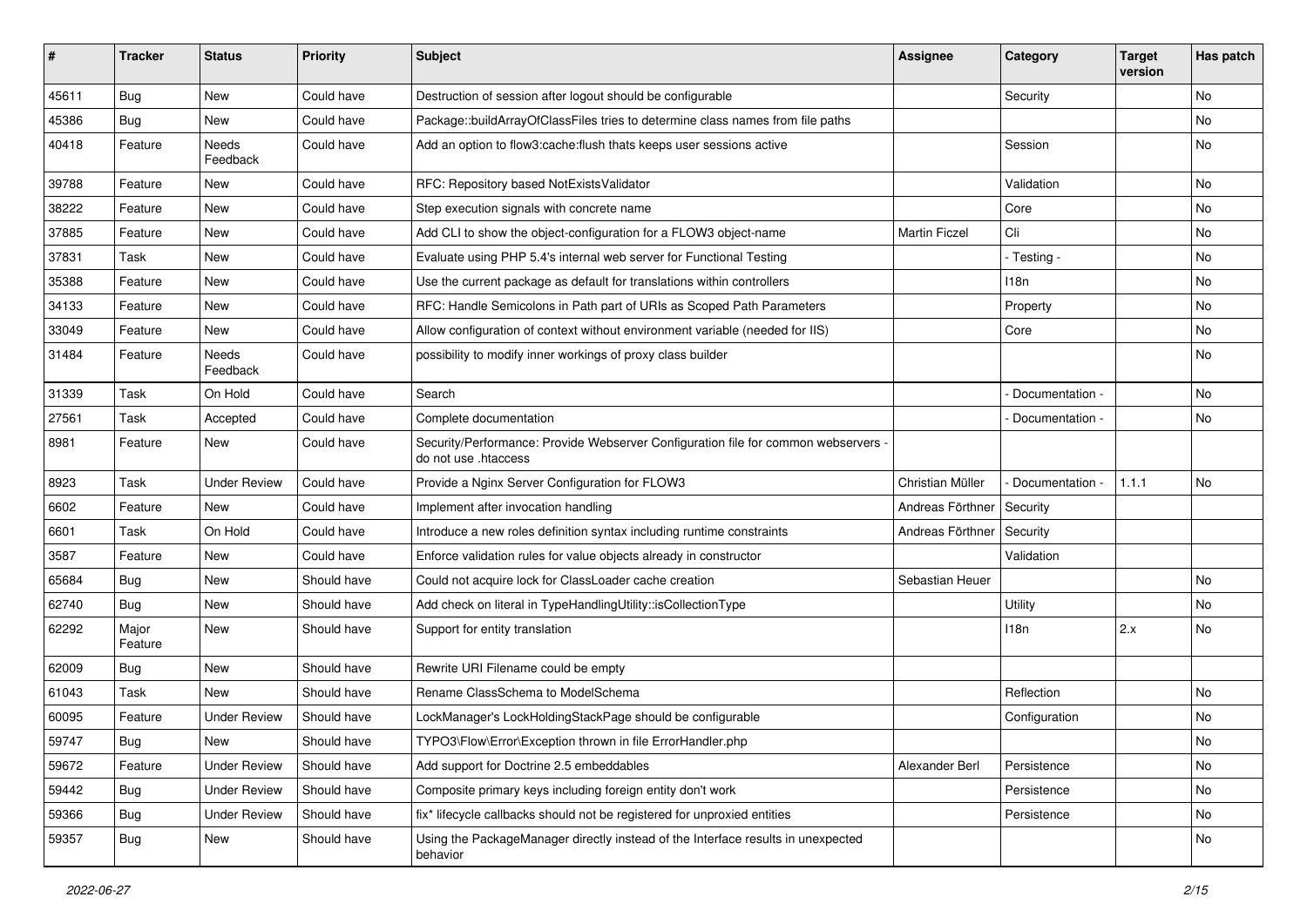| #     | <b>Tracker</b>   | <b>Status</b>       | <b>Priority</b> | <b>Subject</b>                                                                                      | Assignee              | Category                         | <b>Target</b><br>version | Has patch |
|-------|------------------|---------------------|-----------------|-----------------------------------------------------------------------------------------------------|-----------------------|----------------------------------|--------------------------|-----------|
| 59322 | <b>Bug</b>       | <b>New</b>          | Should have     | Mssing field exception should show missing migrations as well                                       |                       | Persistence                      |                          | No        |
| 59244 | Feature          | New                 | Should have     | Message or Container needs context                                                                  |                       |                                  |                          | No        |
| 59084 | Bug              | New                 | Should have     | if 403 Exception show reason                                                                        |                       |                                  |                          | No        |
| 59049 | Bug              | New                 | Should have     | TYPO3\Flow\Error\Exception thrown in file ErrorHandler.php                                          |                       | <b>Error Handler</b><br>Report - |                          | No        |
| 59023 | Bug              | <b>New</b>          | Should have     | BooleanConverter should not convert empty values to boolean                                         |                       | Property                         |                          | No        |
| 58996 | Bug              | New                 | Should have     | ResourceManager adding to persistence                                                               |                       |                                  |                          | No        |
| 58927 | Bug              | New                 | Should have     | Overlapping ressouce definitions in Policy.yaml resolved incorrectly                                |                       | Security                         | 2.1                      | No        |
| 58852 | Bug              | New                 | Should have     | TYPO3\Flow\Security\Exception\AccessDeniedException should clarify which action<br>fails to execute |                       | Security                         |                          | No        |
| 58773 | Bug              | Accepted            | Should have     | Improve NoMatchingRouteException                                                                    | Bastian<br>Waidelich  | MVC - Routing                    |                          | No        |
| 58744 | Bug              | <b>New</b>          | Should have     | Can not split configuration in settings.yaml                                                        |                       |                                  |                          | No        |
| 58579 | Feature          | <b>New</b>          | Should have     | Adding own environment constants to Flow                                                            |                       |                                  | 2.x                      | No.       |
| 58408 | Task             | New                 | Should have     | Disable manualy persisting                                                                          |                       |                                  |                          | No        |
| 58193 | Bug              | <b>Under Review</b> | Should have     | Forward-port changelogs to master branch                                                            | Karsten<br>Dambekalns |                                  |                          | No        |
| 58184 | Major<br>Feature | <b>New</b>          | Should have     | HTTP request argument building for different use cases                                              |                       | Http                             |                          | No        |
| 58153 | Bug              | <b>New</b>          | Should have     | Session - Scope, Property with interface annotation fails at wakeup                                 |                       | <b>AOP</b>                       | 2.1                      | No        |
| 57972 | Bug              | New                 | Should have     | Missing @ManyToOne in example for resource                                                          |                       | Documentation -                  |                          | No        |
| 57815 | Bug              | New                 | Should have     | Invalid resources are saved in the persistent resources folder                                      |                       | Resource                         |                          | No        |
| 57796 | Bug              | New                 | Should have     | XLIFF Fails if $id == node data$                                                                    |                       |                                  |                          | No        |
| 57763 | Feature          | New                 | Should have     | Allow controller / package / action as params in<br>\TYPO3\Fluid\ViewHelpers\Form\ButtonViewHelper  |                       |                                  |                          | <b>No</b> |
| 57450 | Bug              | New                 | Should have     | International E-Mail addresses (umlauts, etc.) are not validated correctly                          |                       | Validation                       |                          | No        |
| 57437 | Bug              | New                 | Should have     | Composer package replacement is not supported                                                       |                       | Package                          |                          | No        |
| 57374 | Bug              | New                 | Should have     | Persisted entities saved in session are not resolved                                                |                       | Session                          | 2.x                      | No        |
| 56916 | Feature          | New                 | Should have     | Support PATCH request method as of RFC5789                                                          |                       | Http                             |                          | No        |
| 56602 | Major<br>Feature | New                 | Should have     | Handling Of Multi Identity Entities                                                                 |                       | Persistence                      |                          | No        |
| 56573 | <b>Bug</b>       | New                 | Should have     | Converting by Flow\Identity                                                                         |                       | Persistence                      |                          | No        |
| 56556 | Feature          | <b>New</b>          | Should have     | support has Property and is Property                                                                |                       |                                  |                          | No        |
| 56486 | Feature          | New                 | Should have     | Optimize the ObjectManager for performance                                                          |                       |                                  |                          | No        |
| 56107 | Bug              | New                 | Should have     | Property mapping configuration only supports one wildcard at a time                                 |                       | Property                         |                          | No        |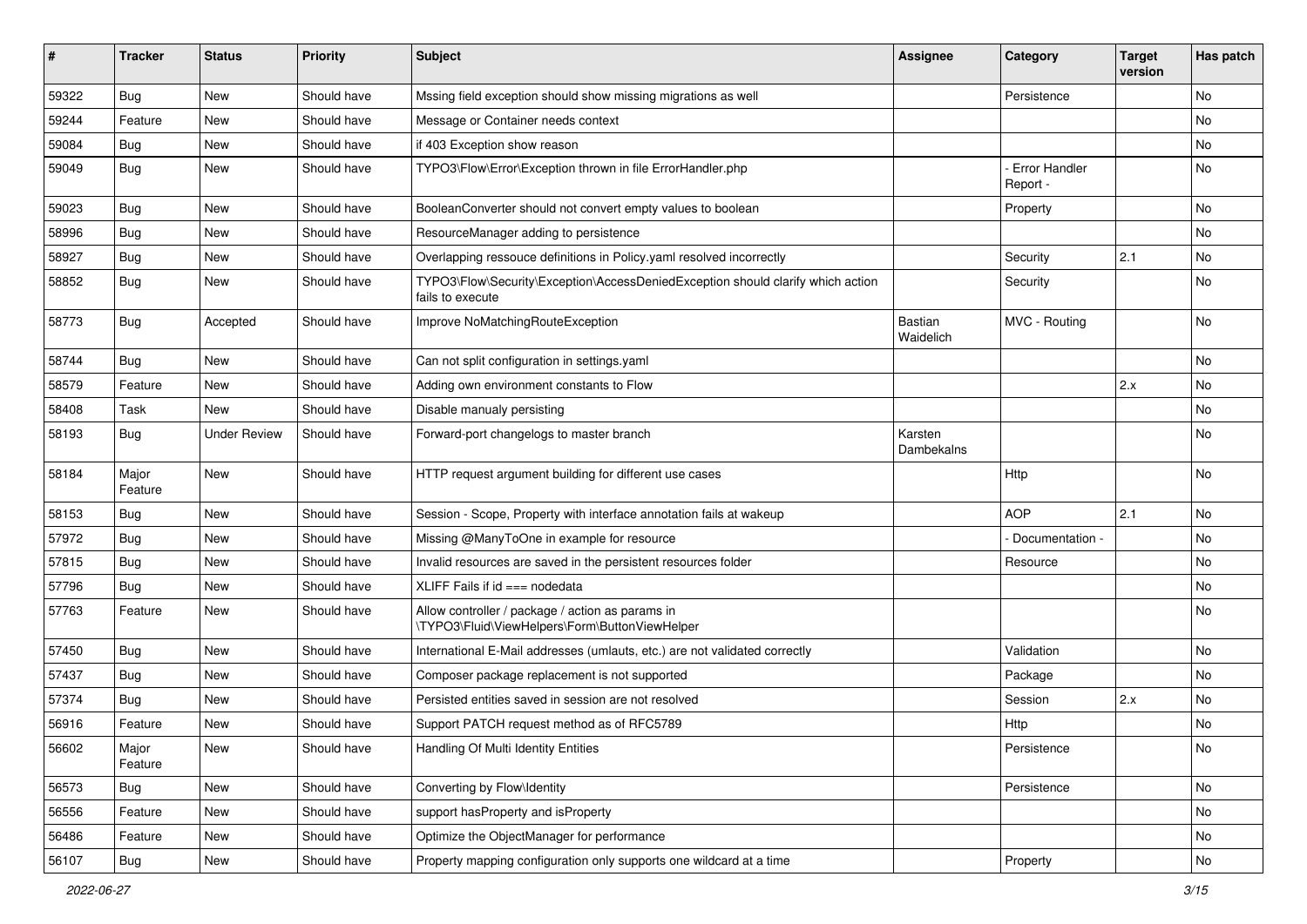| #     | <b>Tracker</b>   | <b>Status</b>       | <b>Priority</b> | <b>Subject</b>                                                                                                       | <b>Assignee</b>      | Category      | <b>Target</b><br>version | Has patch |
|-------|------------------|---------------------|-----------------|----------------------------------------------------------------------------------------------------------------------|----------------------|---------------|--------------------------|-----------|
| 56036 | Feature          | <b>New</b>          | Should have     | Optimize autoloading                                                                                                 |                      |               |                          | No        |
| 55958 | Task             | New                 | Should have     | RFC: Use PHP 5.4 closure features for direct ObjectAccess                                                            |                      |               |                          | No        |
| 55957 | Task             | New                 | Should have     | RFC: Optimize AOP proxies                                                                                            |                      | <b>AOP</b>    |                          | No        |
| 55954 | Bug              | New                 | Should have     | Associations to ValueObjects should not be cascade all'd                                                             |                      |               |                          | No        |
| 55831 | Feature          | New                 | Should have     | Different scenarios for session settings                                                                             |                      |               |                          | No        |
| 55306 | Bug              | <b>Under Review</b> | Should have     | Filenames should not exceed 255 characters                                                                           | Christian Müller     |               |                          | No        |
| 55199 | Feature          | New                 | Should have     | Avoid Buffering of Shell output                                                                                      |                      | Cli           |                          | No        |
| 54744 | Bug              | New                 | Should have     | System.log contains many NOTICE Flow The argument "workspace" declared in<br>pointcut does not exist in method TYPO3 |                      | Log           |                          | No        |
| 54589 | Bug              | New                 | Should have     | Role parent is not removed from roles MM table                                                                       |                      | Security      |                          | <b>No</b> |
| 54458 | Bug              | New                 | Should have     | Missing Version Number in packages                                                                                   |                      | Package       |                          | <b>No</b> |
| 54446 | Bug              | New                 | Should have     | Cache filebackend 'include once'                                                                                     |                      | Cache         |                          | No        |
| 54146 | Bug              | New                 | Should have     | Different sorting of arguments in ACL Patterns doesnt work                                                           | Christian Müller     | Security      |                          | No        |
| 54037 | Feature          | <b>Under Review</b> | Should have     | JsonView accepts encoding options                                                                                    |                      | <b>MVC</b>    |                          | No        |
| 53620 | Bug              | New                 | Should have     | Move Classes/TYPO3/Flow/Composer to own Package                                                                      |                      | Package       |                          | No        |
| 53533 | Bug              | New                 | Should have     | Class reflection assumes reverse PSR-0, can lead to fail in autoloader                                               |                      | Reflection    |                          | No        |
| 53350 | <b>Bug</b>       | Accepted            | Should have     | Trying to create a Link in an Template in CLI Context should provide a helpful<br>exception                          | Bastian<br>Waidelich | MVC - Routing |                          | No        |
| 53262 | <b>Bug</b>       | <b>New</b>          | Should have     | FileBakend have some race condition                                                                                  | Dominique Feyer      | Cache         |                          | Yes       |
| 53224 | <b>Bug</b>       | New                 | Should have     | Constructor in subclass breaks call chain leading to missing identifier / uuid                                       |                      | Object        |                          | No        |
| 53189 | Bug              | <b>New</b>          | Should have     | Blog tutorial no longer works                                                                                        | <b>Philipp Maier</b> |               |                          | No        |
| 53177 | Feature          | <b>New</b>          | Should have     | entity resource policy value support for `this`                                                                      |                      | Security      |                          | No        |
| 52945 | Bug              | New                 | Should have     | Excluded classes should only be excluded from reflection but still autoloaded                                        |                      |               |                          | No        |
| 52909 | <b>Bug</b>       | New                 | Should have     | Class Loader fallback to non-proxy hides fatal errors                                                                |                      | Core          |                          | No        |
| 52590 | Feature          | New                 | Should have     | Provide a way to get the Doctrine QueryBuilder                                                                       |                      |               |                          | No        |
| 52430 | <b>Bug</b>       | New                 | Should have     | Cannot convert from UUID to auto-increment ID                                                                        |                      |               |                          | No        |
| 52280 | Task             | <b>Under Review</b> | Should have     | Throw Exception if there is an array in PSR-0 autoload                                                               |                      |               |                          | Yes       |
| 52014 | <sub>i</sub> Bug | New                 | Should have     | Migration makes fields NOT NULL even though not true                                                                 |                      | Persistence   |                          | No        |
| 51972 | <b>Bug</b>       | New                 | Should have     | Joins for every deep property constraint make cartesian selection                                                    | Adrian Föder         |               |                          | Yes       |
| 51847 | Bug              | New                 | Should have     | Overiding controller actions with other required parameter sets results in fatal error.                              |                      | Reflection    | 2.x                      | No        |
| 51811 | Bug              | New                 | Should have     | Improve session handle when the authenticated account is removed from persitance                                     | Dominique Feyer      |               |                          | Yes       |
| 51763 | Bug              | New                 | Should have     | HttpRequest always returns content of the current request                                                            |                      | Http          |                          | No        |
| 51676 | Feature          | <b>Under Review</b> | Should have     | Support of symlinks for Resources                                                                                    |                      | Resource      |                          | No        |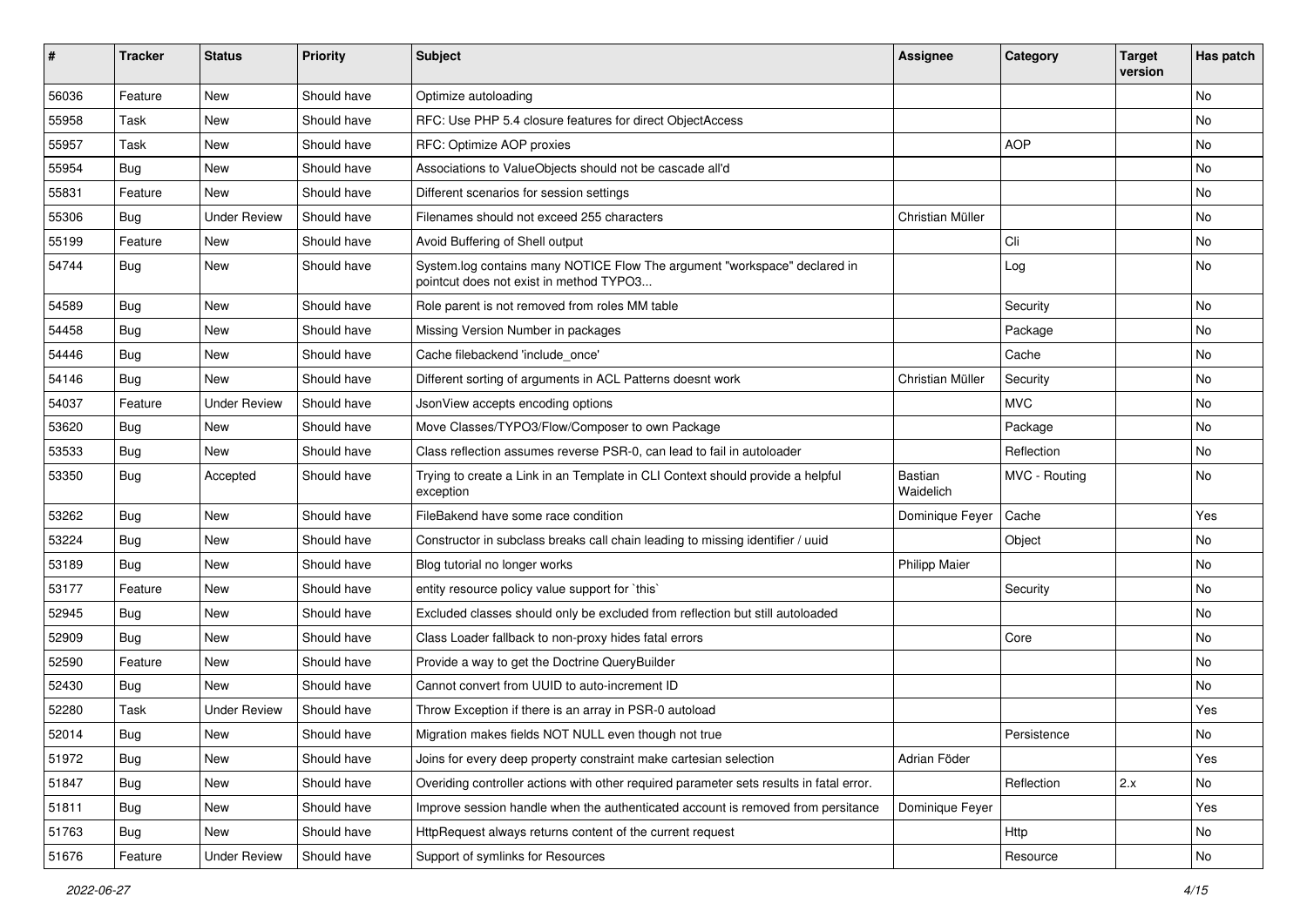| ∦     | <b>Tracker</b> | <b>Status</b>       | <b>Priority</b> | <b>Subject</b>                                                                                        | <b>Assignee</b>              | Category                         | <b>Target</b><br>version | Has patch |
|-------|----------------|---------------------|-----------------|-------------------------------------------------------------------------------------------------------|------------------------------|----------------------------------|--------------------------|-----------|
| 51530 | Task           | New                 | Should have     | Improve speed of Files::readDirectoryRecursively using RecursiveDirectoryIterator?                    |                              |                                  |                          | <b>No</b> |
| 51459 | Feature        | New                 | Should have     | Allow catching of particular exceptions on property mapping                                           |                              | <b>MVC</b>                       |                          | No        |
| 51312 | <b>Bug</b>     | New                 | Should have     | Default php error handler generates warning (when loading<br>TYPO3\Flow\Error\Exception class)        |                              | Core                             | 2.0                      | No        |
| 51286 | Task           | <b>New</b>          | Should have     | Custom error views should introduce a controller context somehow                                      |                              |                                  |                          | <b>No</b> |
| 51188 | Bug            | <b>New</b>          | Should have     | Doctrine does not respect AOP-injected properties                                                     |                              | Persistence                      |                          | No        |
| 50901 | Feature        | New                 | Should have     | @IgnoreValidation also for class fields                                                               |                              | Validation                       |                          | No        |
| 50395 | <b>Bug</b>     | Accepted            | Should have     | Route cache caches routes for non dispatchable requests                                               | Bastian<br>Waidelich         | MVC - Routing                    |                          | No        |
| 50382 | Task           | <b>New</b>          | Should have     | Impossible to use arguments in CLI that are added by overriding<br>initializeCommandMethodArguments() |                              | Command                          |                          | No        |
| 50080 | Bug            | Needs<br>Feedback   | Should have     | Broken concept for CLI/Web separation                                                                 | Karsten<br><b>Dambekalns</b> | Core                             |                          | No        |
| 49806 | Task           | Accepted            | Should have     | Date formatting should care about the time zone                                                       | Adrian Föder                 | 118 <sub>n</sub>                 |                          | No        |
| 49780 | Bug            | <b>New</b>          | Should have     | Roles are not synchronized                                                                            |                              | Security                         |                          | No        |
| 49566 | <b>Bug</b>     | New                 | Should have     | NULL source values are not handled correctly                                                          | Adrian Föder                 | Property                         |                          | No        |
| 49372 | Bug            | <b>New</b>          | Should have     | ObjectConverter ignores implemented interface when mapping subtype                                    |                              |                                  |                          | No        |
| 49050 | Feature        | New                 | Should have     | Allow Subqueries in QueryInterface                                                                    |                              | Persistence                      |                          | No        |
| 49011 | Bug            | <b>Under Review</b> | Should have     | Support executing TYPO3. Flow inside a PHAR                                                           |                              |                                  |                          | No        |
| 48873 | Bug            | <b>New</b>          | Should have     | Error when calling resourceManager->deleteResource on unpublished Resource                            |                              | <b>Error Handler</b><br>Report - |                          | No        |
| 48862 | Feature        | New                 | Should have     | Possibility to exclude package from file monitoring                                                   |                              | Monitor                          |                          | No        |
| 48657 | Feature        | <b>Under Review</b> | Should have     | support HTTP_RANGE                                                                                    |                              |                                  |                          | No        |
| 48596 | Bug            | <b>Under Review</b> | Should have     | IgnoredTags configuration should be easier to configure from packages                                 | Alexander Berl               | Configuration                    |                          | No        |
| 48532 | Bug            | <b>Under Review</b> | Should have     | JsonView Configuration behaves differently for arrays and objects                                     | Alexander Berl               | <b>MVC</b>                       |                          | No        |
| 48430 | <b>Bug</b>     | <b>New</b>          | Should have     | Default validator-messages are not correctly formatted                                                |                              |                                  |                          | No        |
| 48429 | <b>Bug</b>     | New                 | Should have     | Remove- and update-actions on repository are not persisted                                            |                              |                                  |                          | No        |
| 48296 | Task           | Needs<br>Feedback   | Should have     | Missing method in ExceptionHandlerInterface                                                           |                              |                                  |                          | No        |
| 48167 | Feature        | Accepted            | Should have     | Command line account and role browsing                                                                | Adrian Föder                 | Security                         |                          | No        |
| 47951 | Feature        | New                 | Should have     | Warn if persistence stack is not empty at the end of a get-request                                    |                              | Persistence                      |                          | No        |
| 47950 | Bug            | New                 | Should have     | import of remote resources                                                                            |                              | Resource                         | 2.0.1                    | No        |
| 47859 | Task           | Accepted            | Should have     | Logging: Do not log all decisions in \TYPO3\Flow\Security\Aspect\LoggingAspect                        | Robert Lemke                 | Security                         |                          | No        |
| 47858 | <b>Bug</b>     | Needs<br>Feedback   | Should have     | Remove .htaccess from Composer Installer Essentials                                                   | Christopher<br>Hlubek        | Package                          | 2.0.1                    | No        |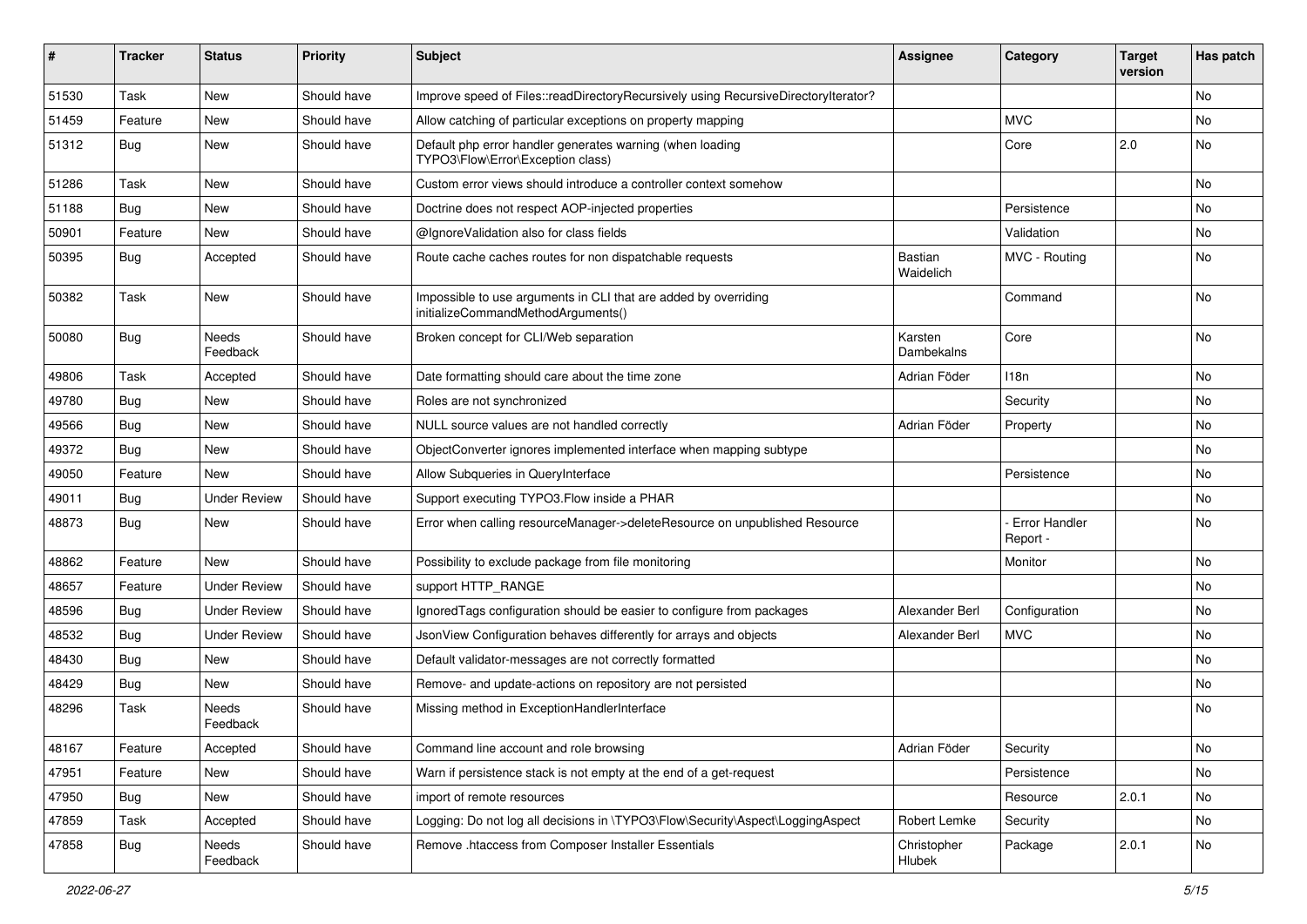| ∦     | <b>Tracker</b> | <b>Status</b>       | <b>Priority</b> | <b>Subject</b>                                                                                                               | <b>Assignee</b>       | Category         | <b>Target</b><br>version | Has patch |
|-------|----------------|---------------------|-----------------|------------------------------------------------------------------------------------------------------------------------------|-----------------------|------------------|--------------------------|-----------|
| 47487 | Bug            | New                 | Should have     | Functional test classes in package without classes are not compiled                                                          |                       | Core             | 2.0.1                    | No        |
| 47456 | Feature        | New                 | Should have     | ManyToOne and OneToOne Relations of Objects passed as Action Argument are<br>loaded automatically                            |                       | Validation       |                          | No        |
| 47429 | Bug            | <b>New</b>          | Should have     | Global policy files no longer allowed                                                                                        |                       | Security         |                          | No        |
| 47325 | Bug            | <b>Under Review</b> | Should have     | ReflectionData and classSchema caches need not be freezable                                                                  |                       | Reflection       | 2.0.1                    | <b>No</b> |
| 47273 | Feature        | <b>New</b>          | Should have     | Support mapping properties with differing types for setter and property                                                      |                       | Property         |                          | <b>No</b> |
| 47236 | Bug            | Needs<br>Feedback   | Should have     | Error at offset 6279 of 6338                                                                                                 |                       |                  |                          | No        |
| 47191 | Feature        | <b>Under Review</b> | Should have     | Make (property) Validators aware of parent class and the property they belong to                                             |                       | Validation       |                          | <b>No</b> |
| 47075 | Feature        | New                 | Should have     | Make Exception more meaningful                                                                                               |                       | Resource         |                          | No        |
| 46974 | <b>Bug</b>     | Accepted            | Should have     | Original and Proxy class in one file makes it difficult to reach 100% code coverage for<br>functional tests                  | Christian Müller      | Object           |                          | No        |
| 46910 | Feature        | <b>New</b>          | Should have     | Composer integration - PackageStates.php                                                                                     |                       |                  |                          | <b>No</b> |
| 46823 | Task           | Accepted            | Should have     | Detect APC and APCu correctly                                                                                                |                       | Cache            |                          | No        |
| 46816 | Feature        | <b>New</b>          | Should have     | Add xcache cache backend                                                                                                     |                       | Cache            |                          | No        |
| 46425 | Task           | <b>Under Review</b> | Should have     | DI proxy classes use raw reflection instead of RelfectionService                                                             | Christian Müller      | Core             | 2.0.1                    | No        |
| 46371 | Feature        | New                 | Should have     | Support compilation of static information in proxy classes                                                                   | Christopher<br>Hlubek |                  |                          | No        |
| 46318 | Feature        | New                 | Should have     | [caching framework] Extend cache interface to handle multiple entries                                                        |                       | Cache            |                          | <b>No</b> |
| 46216 | Feature        | <b>New</b>          | Should have     | Add wincache cache backend                                                                                                   |                       | Cache            |                          | No        |
| 46210 | <b>Bug</b>     | Needs<br>Feedback   | Should have     | securityContext->getParty() in the initializeObject() method of a session-Scope object<br>throws exception on second request |                       | Session          |                          | No        |
| 46073 | <b>Bug</b>     | <b>Under Review</b> | Should have     | Scripts::executeCommand must be usable outsite of TYPO3.Flow                                                                 |                       |                  |                          | No        |
| 46066 | <b>Bug</b>     | <b>New</b>          | Should have     | Currency formatter uses wrong format for ISO 4217 currency codes                                                             |                       | 118 <sub>n</sub> |                          | No        |
| 46063 | Feature        | New                 | Should have     | Implement username password provider with "remember me" persistent cookie                                                    | Christopher<br>Hlubek | Security         |                          | No        |
| 46011 | Task           | <b>New</b>          | Should have     | Validate annotation with missing type should throw useful error                                                              |                       | Validation       |                          | <b>No</b> |
| 46010 | <b>Bug</b>     | New                 | Should have     | Generating a DiscriminatorMap with base class in different namespace does not work                                           |                       | Persistence      |                          | No        |
| 46009 | Task           | New                 | Should have     | Improve error message for missing class in Flow annotation driver                                                            |                       | Persistence      |                          | No        |
| 45917 | i Bug          | New                 | Should have     | RoutePartHandler transliteration must be improved                                                                            |                       | MVC - Routing    |                          | No        |
| 45669 | <b>Bug</b>     | New                 | Should have     | PersistentObjectConverter does not convert ValueObjects by __ identity                                                       |                       |                  |                          | No        |
| 45623 | Bug            | New                 | Should have     | SQL error when calling TYPO3.Blog Setup controller                                                                           |                       | Documentation -  |                          | No        |
| 45409 | Feature        | New                 | Should have     | Support validation of abstract nested properties                                                                             |                       | Validation       |                          | No        |
| 45405 | <b>Bug</b>     | Accepted            | Should have     | Uncaught Exception in DynamicRoutePart                                                                                       | Bastian<br>Waidelich  | MVC - Routing    |                          | No        |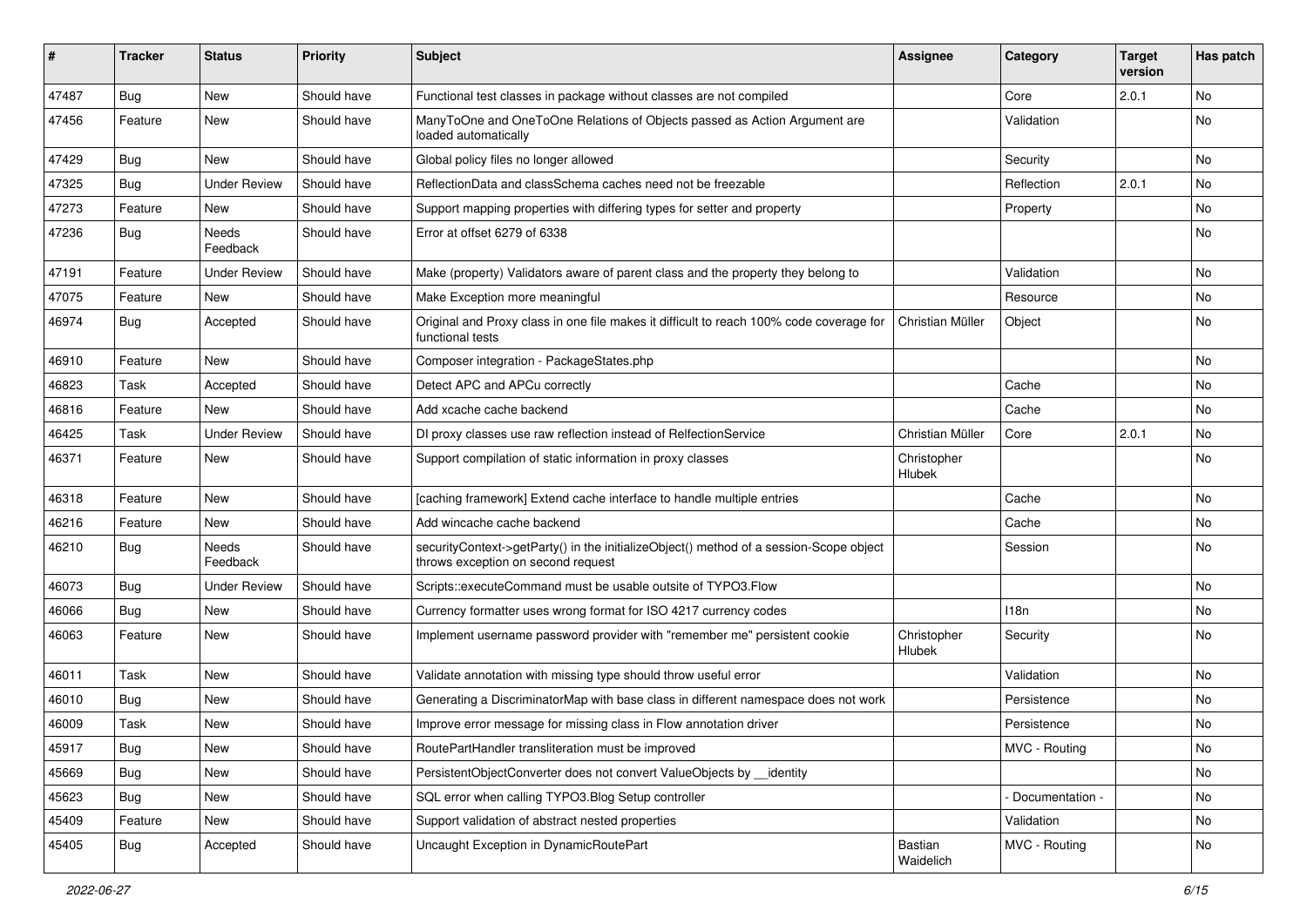| #     | <b>Tracker</b> | <b>Status</b>            | <b>Priority</b> | <b>Subject</b>                                                                             | <b>Assignee</b>        | Category         | Target<br>version | Has patch      |
|-------|----------------|--------------------------|-----------------|--------------------------------------------------------------------------------------------|------------------------|------------------|-------------------|----------------|
| 45272 | <b>Bug</b>     | <b>New</b>               | Should have     | Related Value Objects get deleted by default cascading                                     |                        |                  |                   | N <sub>o</sub> |
| 45103 | Feature        | New                      | Should have     | Make static resource URI generation available outside of Fluid                             |                        | Resource         |                   | No             |
| 45100 | Feature        | <b>Under Review</b>      | Should have     | RequestDispatchingAspect should check if entry point can handle current request            | Christopher<br>Hlubek  |                  |                   |                |
| 44891 | Feature        | New                      | Should have     | Routes should be able to enforce http/https protocol                                       |                        | MVC - Routing    |                   | No             |
| 44712 | Task           | Accepted                 | Should have     | Decouple Argument-Building in the HTTP-Request-Constructor                                 |                        | Http             |                   | No             |
| 44563 | Feature        | New                      | Should have     | Logged in users via HTTP Basic always get re-authenticated                                 |                        | Security         |                   | No.            |
| 44542 | Task           | <b>New</b>               | Should have     | Mention the risk of request Patterns regarding foreign package's Security Context<br>usage | Adrian Föder           | Documentation -  |                   | No             |
| 44396 | Task           | Accepted                 | Should have     | Move Doctrine ORM integration onto own namespace                                           | Karsten<br>Dambekalns  | Persistence      |                   | <b>No</b>      |
| 44375 | Task           | Accepted                 | Should have     | Make all persistence reads go through repositories                                         | Karsten<br>Dambekalns  | Persistence      |                   | No             |
| 44361 | <b>Bug</b>     | New                      | Should have     | TYPO3\Flow\I18n\Formatter\DatetimeFormatter - caching DATETIME type                        |                        | 118 <sub>n</sub> | 2.0.1             | No             |
| 44244 | Bug            | <b>New</b>               | Should have     | defaultOrderings aren't applied on related objects                                         |                        | Persistence      |                   | N <sub>o</sub> |
| 44203 | <b>Bug</b>     | <b>Needs</b><br>Feedback | Should have     | Session implementation is still racy                                                       | Robert Lemke           | Session          | 2.0.1             | <b>No</b>      |
| 44186 | Bug            | <b>New</b>               | Should have     | Request does not accept custom Content-Type                                                |                        | <b>MVC</b>       | 2.0.1             | No             |
| 44185 | Bug            | <b>New</b>               | Should have     | XML body always need a root node                                                           |                        | <b>MVC</b>       | 2.0.1             | <b>No</b>      |
| 44184 | Bug            | New                      | Should have     | Request arguments are not merged correctly for single object actions                       |                        | <b>MVC</b>       | 2.0.1             | No             |
| 44148 | <b>Bug</b>     | <b>New</b>               | Should have     | Documentation for executeCommand() needs clarification                                     |                        |                  | 2.0.1             | N <sub>o</sub> |
| 44123 | Feature        | <b>New</b>               | Should have     | Make the "Flow requires the PHP setting "date.timezone"" error more beautiful              |                        |                  |                   | No             |
| 43993 | Task           | New                      | Should have     | Warn when no migrations are found at all during doctrine: migrate                          |                        | Persistence      |                   | No             |
| 43967 | Bug            | <b>New</b>               | Should have     | Error in evaluating orphanRemoval in Flow Annotation driver                                |                        | Persistence      |                   | No             |
| 43947 | <b>Bug</b>     | <b>New</b>               | Should have     | Redirect to login after Session timeout                                                    |                        |                  |                   | N <sub>o</sub> |
| 43930 | Task           | Needs<br>Feedback        | Should have     | Remove canRender() completely?!                                                            | Sebastian<br>Kurfuerst |                  |                   | <b>No</b>      |
| 43841 | Feature        | <b>New</b>               | Should have     | Add package support to validation errors                                                   |                        |                  |                   | N <sub>o</sub> |
| 43572 | Feature        | New                      | Should have     | Uri should support manipulation of query arguments                                         |                        |                  |                   | No.            |
| 43541 | <b>Bug</b>     | New                      | Should have     | Incomplete classes path detection for PSR-0                                                |                        | Core             | 2.0.1             | No             |
| 43192 | <b>Bug</b>     | Accepted                 | Should have     | findByIdentifier() for non-persisted objects not working for custom identifier properties  | Karsten<br>Dambekalns  | Persistence      |                   | No             |
| 43190 | <b>Bug</b>     | Accepted                 | Should have     | Misleading exception message for incompatible database structure                           | Karsten<br>Dambekalns  | Persistence      | 2.0.1             | No             |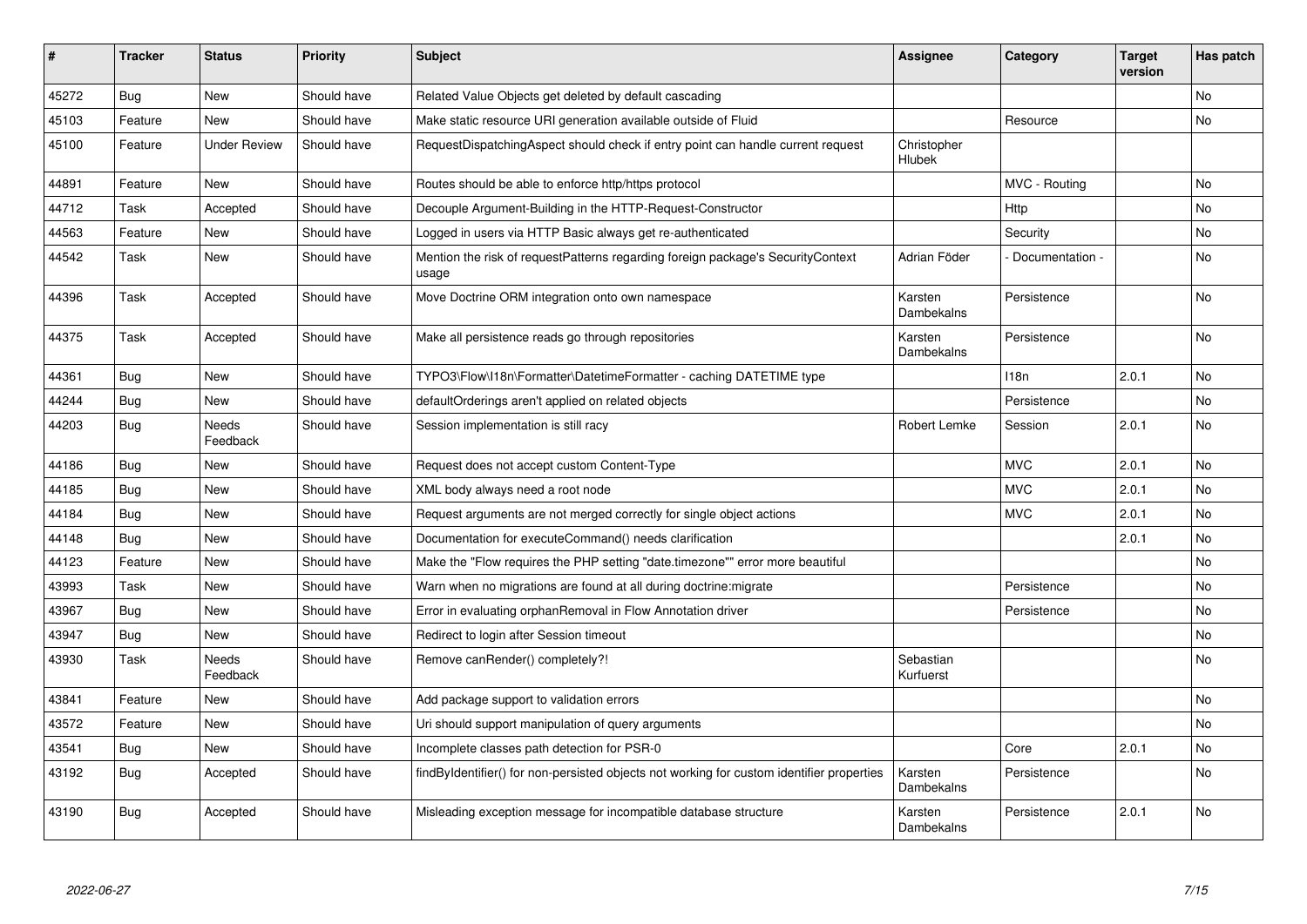| $\sharp$ | Tracker    | <b>Status</b>       | <b>Priority</b> | <b>Subject</b>                                                                                               | <b>Assignee</b>         | Category        | <b>Target</b><br>version | Has patch     |
|----------|------------|---------------------|-----------------|--------------------------------------------------------------------------------------------------------------|-------------------------|-----------------|--------------------------|---------------|
| 43082    | Feature    | Needs<br>Feedback   | Should have     | Add CLI support for scaffolding models, views, controller                                                    |                         |                 |                          | No            |
| 42888    | <b>Bug</b> | Needs<br>Feedback   | Should have     | ResourceManager chokes on non existing files                                                                 |                         | Resource        |                          | No            |
| 42550    | Task       | <b>Under Review</b> | Should have     | Add top-level .htaccess to block everything but Web                                                          | Karsten<br>Dambekalns   |                 |                          | No            |
| 42465    | Task       | New                 | Should have     | Document i18n settings                                                                                       |                         | Documentation - | 2.0.1                    | No            |
| 41900    | Feature    | Accepted            | Should have     | Check for duplicate PSR-0 autoload namespaces                                                                | Christian Jul<br>Jensen | Package         |                          | No            |
| 41832    | Task       | New                 | Should have     | Improve error handling for incompatible packages                                                             | Christian Jul<br>Jensen | Package         |                          | No            |
| 41807    | Task       | <b>Under Review</b> | Should have     | Initialize the eventmanager in the EntityManagerInterface                                                    |                         | Persistence     |                          | No            |
| 41727    | Bug        | Accepted            | Should have     | @Flow\Identity and @ORM\InheritanceType("JOINED") can't be used together                                     | Karsten<br>Dambekalns   |                 |                          | No            |
| 41533    | Bug        | Needs<br>Feedback   | Should have     | Ignored object-validation in editAction when redirecting back from updateAction                              |                         |                 |                          | No            |
| 41420    | Feature    | New                 | Should have     | Support entity versioning                                                                                    |                         | Persistence     |                          | No            |
| 41414    | Task       | Needs<br>Feedback   | Should have     | Check packageKey naming / file structure below Packages/Vendor                                               |                         | Package         |                          | No            |
| 41029    | <b>Bug</b> | Accepted            | Should have     | Method security is also evaluating abstract classes                                                          | Karsten<br>Dambekalns   | Security        |                          | No            |
| 40824    | Bug        | Needs<br>Feedback   | Should have     | Modified action controller methods not detected properly                                                     | Andreas Förthner        |                 |                          | No            |
| 40802    | Bug        | Accepted            | Should have     | Documentation mistake (authentication)                                                                       | Karsten<br>Dambekalns   | Documentation   | 1.1.1                    | No            |
| 40410    | Bug        | Needs<br>Feedback   | Should have     | Exception when using Apc, Memcached of Redis cache backend for reflection status<br>and object configuration | Karsten<br>Dambekalns   | Cache           |                          | No            |
| 40283    | Bug        | New                 | Should have     | New constructor in grandparent class not called                                                              |                         | Object          |                          | No            |
| 39910    | Feature    | Accepted            | Should have     | Ability to query user based on roles                                                                         |                         | Security        |                          | No            |
| 39699    | <b>Bug</b> | Accepted            | Should have     | SQL DDL for TYPO3\FLOW3\Cache\Backend\PdoBackend                                                             | Karsten<br>Dambekalns   | Cache           |                          | No            |
| 39674    | Bug        | New                 | Should have     | \TYPO3\FLOW3\var_dump behaves weird in controller actions doing return                                       |                         | <b>MVC</b>      |                          | No            |
| 39609    | Feature    | Accepted            | Should have     | <b>Migration Version</b>                                                                                     | Karsten<br>Dambekalns   | - Migrations -  |                          | No            |
| 39414    | Bug        | New                 | Should have     | Security Documentation                                                                                       |                         | Documentation - |                          | No            |
| 39253    | Feature    | Accepted            | Should have     | Remove mirroring mode option and code                                                                        | Karsten<br>Dambekalns   | Resource        |                          | No            |
| 39096    | Bug        | New                 | Should have     | Unnecessary compile invoked in non production context?                                                       |                         | Core            | 2.0.1                    | $\mathsf{No}$ |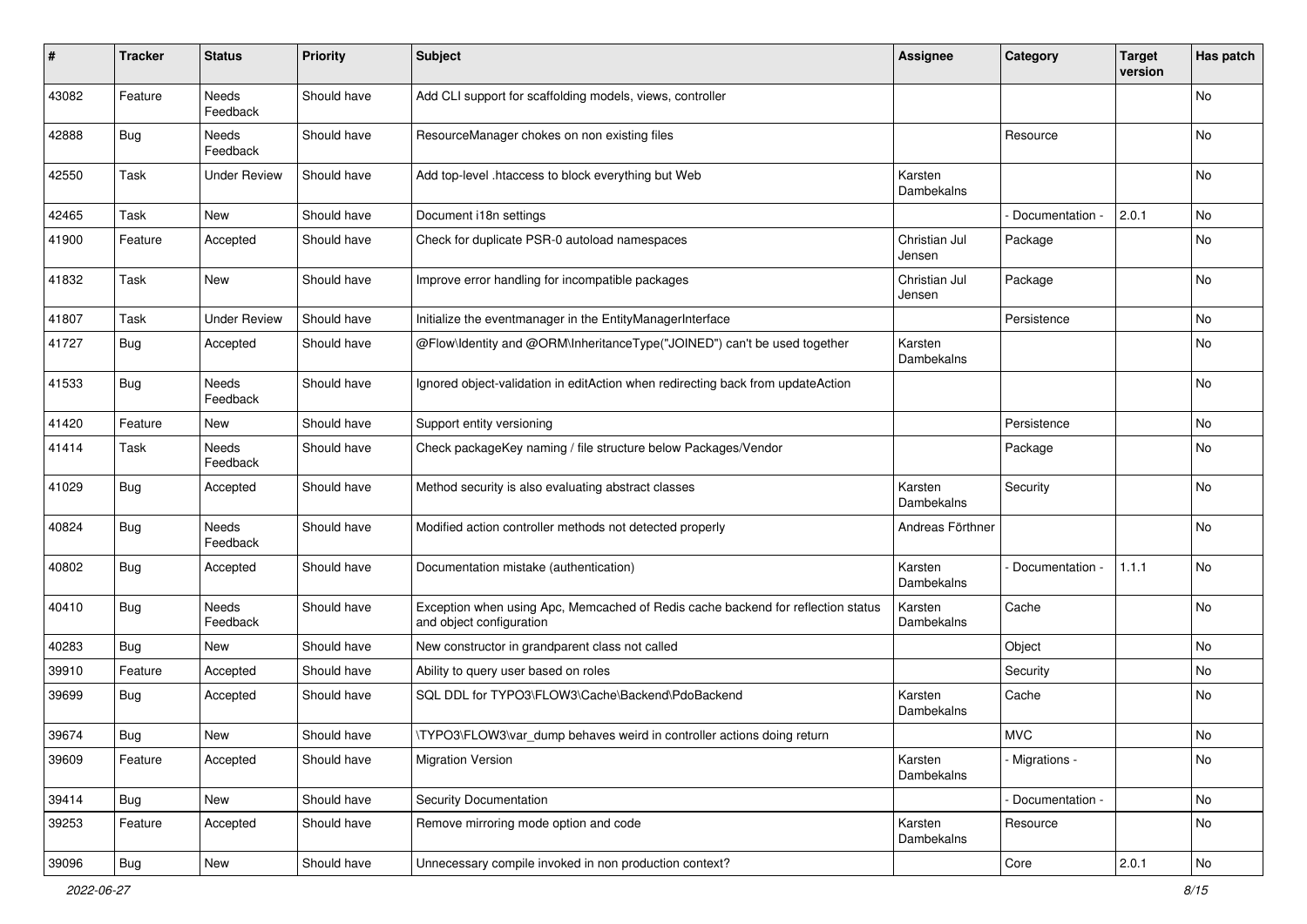| ∦     | <b>Tracker</b> | <b>Status</b>       | <b>Priority</b> | Subject                                                                                                   | <b>Assignee</b>        | Category        | <b>Target</b><br>version | Has patch |
|-------|----------------|---------------------|-----------------|-----------------------------------------------------------------------------------------------------------|------------------------|-----------------|--------------------------|-----------|
| 39088 | Feature        | New                 | Should have     | Add a sgnalslot before compilation                                                                        |                        | Core            |                          | No        |
| 38216 | <b>Bug</b>     | Needs<br>Feedback   | Should have     | Static method calls in reflected classes refer to _Original class                                         |                        |                 |                          | No        |
| 38038 | Task           | Accepted            | Should have     | Proofread FLOW3 manual                                                                                    | Ryan J. Peterson       | Documentation - |                          | <b>No</b> |
| 38004 | <b>Bug</b>     | Accepted            | Should have     | Missing CheatSheet folder for Getting Started manual                                                      | Karsten<br>Dambekalns  | Documentation - | 1.1.1                    | No        |
| 37846 | Feature        | New                 | Should have     | Should be able to declare more than one controllerObjectName per requestPatterns                          |                        | Security        |                          | No        |
| 37564 | <b>Bug</b>     | New                 | Should have     | Validation of Parent Object containing properties of type ManyToOne and<br>ManyToMany to same Target      |                        | Validation      |                          | No        |
| 37405 | Feature        | <b>Under Review</b> | Should have     | When changing a property wich is used in routing the Link-VH should direkt to the<br>new properties value |                        | MVC - Routing   |                          | No        |
| 37373 | Feature        | <b>Under Review</b> | Should have     | Make annotation overrides / "injection" via Objects.yaml possible                                         | Marc Neuhaus           | Configuration   |                          | No        |
| 37372 | Feature        | Accepted            | Should have     | Inheritance in ORM should be configured automatically                                                     | Karsten<br>Dambekalns  | Persistence     |                          | No        |
| 37354 | <b>Bug</b>     | Accepted            | Should have     | Do not apply generateValueHash() and generateUuid() if custom identifier is used                          | Karsten<br>Dambekalns  | Persistence     |                          | <b>No</b> |
| 37316 | <b>Bug</b>     | New                 | Should have     | Use findBestMatchingLocale instead of getDefaultLocale?                                                   |                        | Validation      |                          | <b>No</b> |
| 37302 | <b>Bug</b>     | Needs<br>Feedback   | Should have     | NumberValidator                                                                                           | Carsten Bleicker       | Validation      |                          | No        |
| 37292 | <b>Bug</b>     | <b>Under Review</b> | Should have     | PropertyMappingConfiguration::mapUnknownProperties is not passed down to<br>Subconfiguration              | Sebastian<br>Kurfuerst | Property        |                          | Yes       |
| 37279 | Feature        | New                 | Should have     | <b>Request PropertyMapping</b>                                                                            |                        | Property        |                          | No        |
| 36955 | Feature        | <b>New</b>          | Should have     | Add type filter to var_dump()                                                                             |                        | Error           |                          | <b>No</b> |
| 36840 | Task           | Accepted            | Should have     | Improve exception for wrong locales                                                                       | Karsten<br>Dambekalns  | 118n            |                          | No        |
| 36804 | <b>Bug</b>     | New                 | Should have     | Orphaned entities within aggregates are not removed                                                       |                        | Persistence     |                          | No        |
| 36800 | Task           | Accepted            | Should have     | Streamline Resource object API                                                                            | Robert Lemke           | Resource        |                          | No        |
| 36715 | Feature        | Accepted            | Should have     | Make simultaneous use of multiple persistence backends possible                                           | Karsten<br>Dambekalns  | Persistence     |                          | No        |
| 36634 | <b>Bug</b>     | New                 | Should have     | Reconstituted entities do not have their properties set when initializeObject() is called                 |                        |                 |                          | No        |
| 36633 | <b>Bug</b>     | New                 | Should have     | Reconstituted entities should not have the FLOW3_Persistence_clone property set                           |                        |                 |                          | No        |
| 36510 | Feature        | New                 | Should have     | Firewall Redirect?                                                                                        |                        |                 |                          | No        |
| 36509 | Feature        | New                 | Should have     | redirectToUri to an uri with acl forces a 403 because of missing csrf token.                              |                        |                 |                          | No        |
| 36508 | Bug            | New                 | Should have     | AuthenticationProvider Request Patterns                                                                   |                        | Security        |                          | No        |
| 36495 | <b>Bug</b>     | New                 | Should have     | HTTP Response is sent before persistence preventing Exceptions to be displayed on<br>redirect             |                        | Persistence     |                          | No        |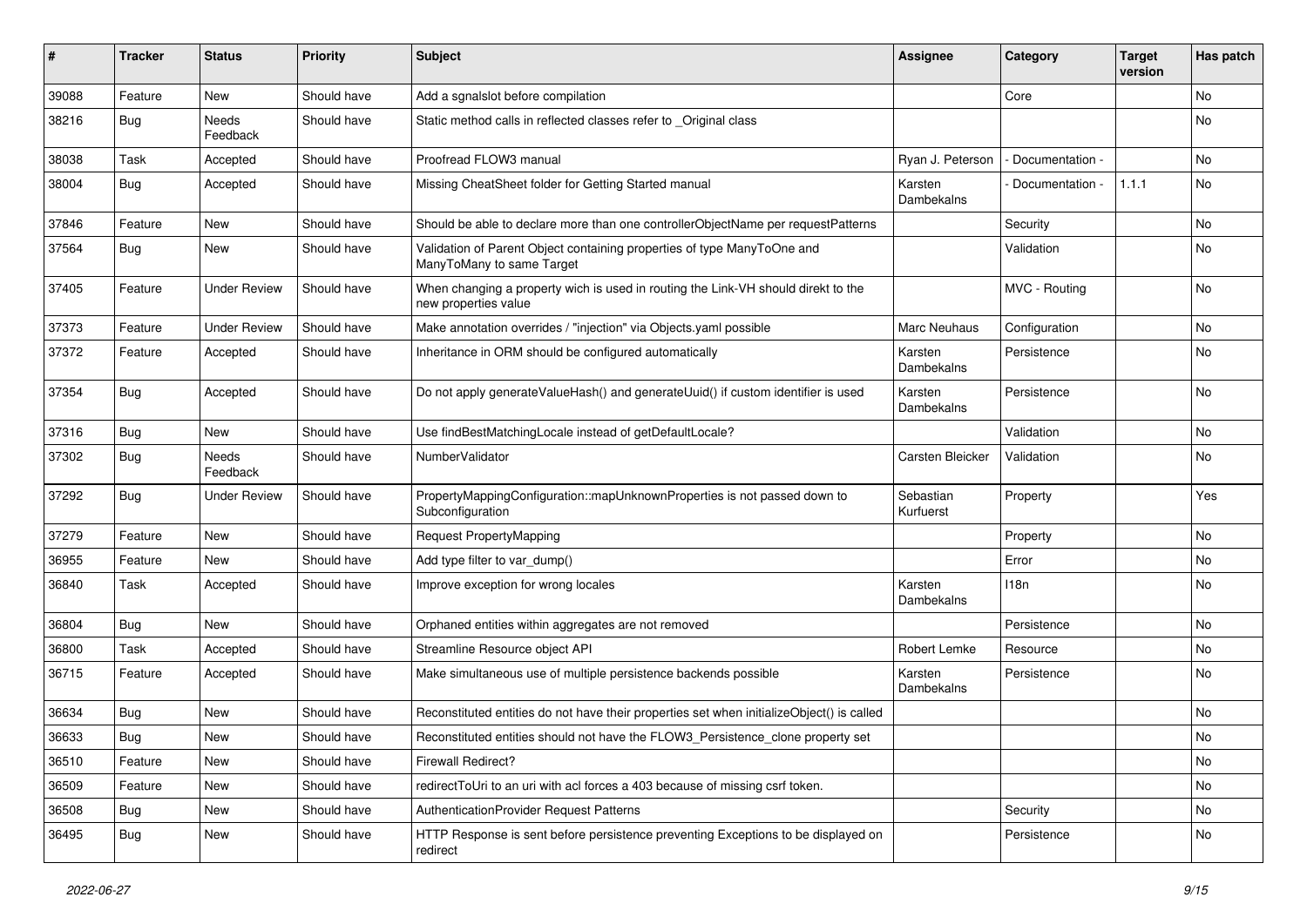| ∦     | <b>Tracker</b>   | <b>Status</b>       | <b>Priority</b> | <b>Subject</b>                                                                  | <b>Assignee</b>       | Category    | <b>Target</b><br>version | Has patch |
|-------|------------------|---------------------|-----------------|---------------------------------------------------------------------------------|-----------------------|-------------|--------------------------|-----------|
| 35970 | Task             | New                 | Should have     | Improve performance of Utility/Arrays::integerExplode by using array_map        |                       |             |                          | No        |
| 35783 | Feature          | New                 | Should have     | Lifecycle method after property mapping                                         |                       | Object      |                          | No        |
| 35781 | Feature          | New                 | Should have     | Model validation                                                                |                       | Validation  |                          | No        |
| 35709 | Task             | <b>New</b>          | Should have     | Implement global Command aliases                                                |                       | Cli         |                          | <b>No</b> |
| 35083 | <b>Bug</b>       | New                 | Should have     | involving Security Context in Widget's __wakeup situation leads to an exception |                       | Object      |                          | No        |
| 35030 | Feature          | <b>Under Review</b> | Should have     | Dynamic locale detection                                                        | Karsten<br>Dambekalns | 118n        |                          | No        |
| 34816 | Feature          | New                 | Should have     | Long text encryption                                                            |                       | Security    |                          | No        |
| 34674 | Feature          | Accepted            | Should have     | NotFoundView is not injected in ActionController                                | Robert Lemke          | <b>MVC</b>  |                          | No        |
| 34404 | <b>Bug</b>       | New                 | Should have     | JsonView transformObject does not respect_descendAll configuration              |                       |             |                          | No        |
| 34134 | <b>Bug</b>       | Needs<br>Feedback   | Should have     | PropertyMapper throws unnecessary exception                                     | Christian Müller      | Property    |                          | Yes       |
| 33937 | Feature          | Accepted            | Should have     | Convenience method to resolve public "resource://" paths                        | Karsten<br>Dambekalns | Resource    |                          | No        |
| 33710 | Feature          | New                 | Should have     | Configuration based on Domain                                                   |                       |             |                          | No        |
| 33587 | Feature          | New                 | Should have     | Automatically remove unused Resources                                           |                       | Resource    |                          | No        |
| 33465 | Bug              | New                 | Should have     | Some vital commands to recover the system fail when recovery is needed          |                       | Command     |                          | No        |
| 33293 | <b>Bug</b>       | <b>New</b>          | Should have     | Injection to private variable results in injection of the the wrong class       |                       |             |                          | No        |
| 33258 | Major<br>Feature | Accepted            | Should have     | Implement support for Assetic                                                   |                       |             |                          | No        |
| 33078 | <b>Bug</b>       | New                 | Should have     | No Redirect to Login                                                            |                       | Security    |                          | No        |
| 33069 | Task             | New                 | Should have     | Make command output sparse, implement generic verbose switch                    |                       | Command     |                          | No        |
| 33018 | Feature          | New                 | Should have     | Translator should support override of labels from other packages                |                       | 118n        |                          | No        |
| 32985 | Feature          | New                 | Should have     | Implement Processing Rules when merging numerically-indexed arrays              |                       | Utility     |                          | No        |
| 32607 | Feature          | Needs<br>Feedback   | Should have     | Export localized strings for JS consumption                                     | Karsten<br>Dambekalns | 118n        |                          | No        |
| 32574 | <b>Bug</b>       | Accepted            | Should have     | FLOW3 enters fork bombs when using cgi-fcgi vs cli                              | Karsten<br>Dambekalns | Core        |                          | No        |
| 32294 | Feature          | New                 | Should have     | Lazy initialization of loggers                                                  |                       |             |                          | No        |
| 32106 | Feature          | Accepted            | Should have     | Support for Object source in PropertyMapper                                     |                       | Property    |                          | Yes       |
| 31262 | Feature          | New                 | Should have     | Named arguments in Objects.yaml for constructor arguments                       |                       | Object      |                          | No        |
| 31261 | Feature          | New                 | Should have     | Virtual objects - generate proxy classes for interfaces                         |                       | Object      |                          | No        |
| 31002 | Bug              | New                 | Should have     | Generated __sleep method handles static properties as members.                  |                       | Reflection  |                          |           |
| 30933 | Feature          | Needs<br>Feedback   | Should have     | Check for unique constraints on add()                                           | Karsten<br>Dambekalns | Persistence |                          | No        |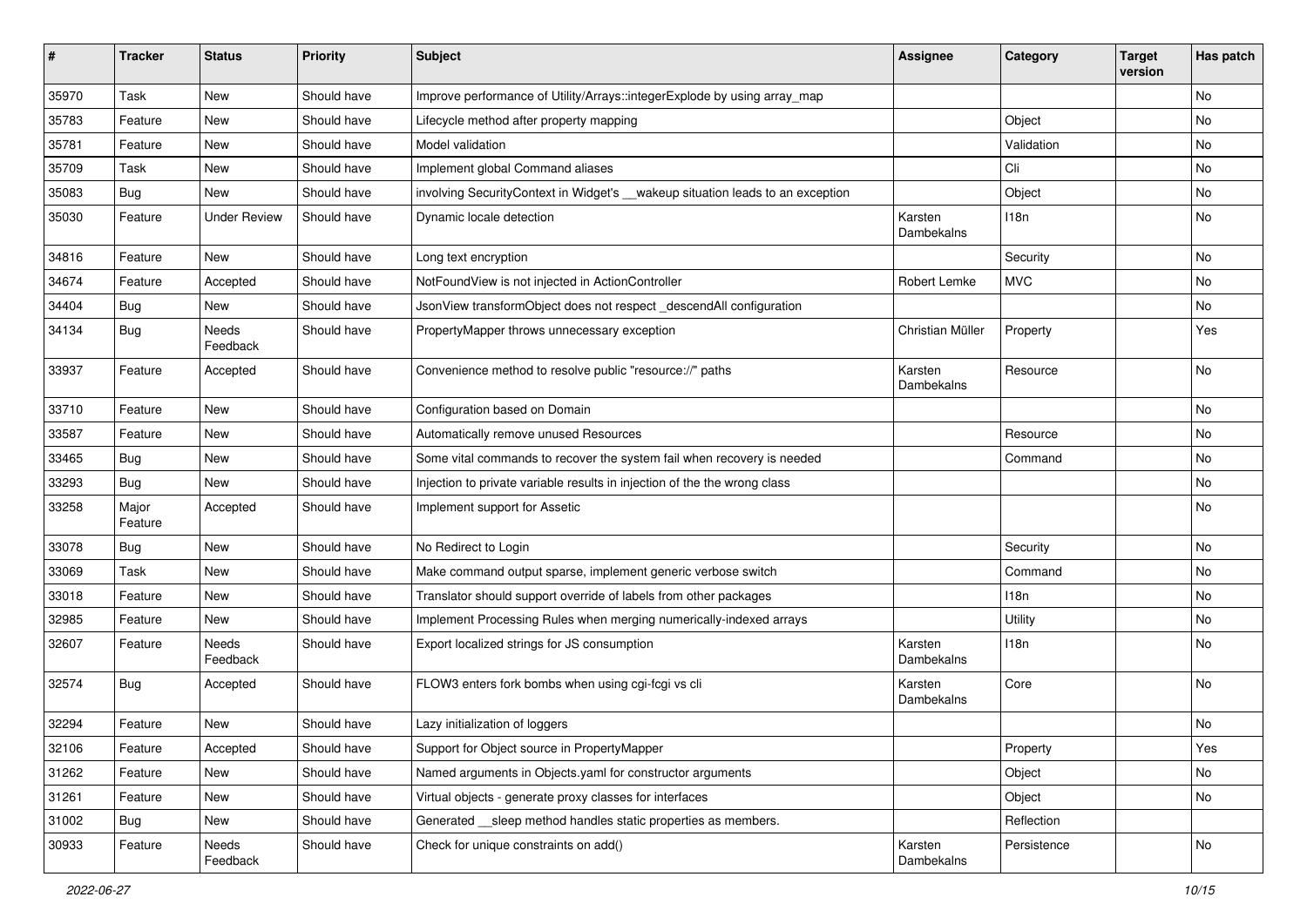| #     | <b>Tracker</b> | <b>Status</b>            | <b>Priority</b> | <b>Subject</b>                                                                         | <b>Assignee</b>       | Category         | <b>Target</b><br>version | Has patch |
|-------|----------------|--------------------------|-----------------|----------------------------------------------------------------------------------------|-----------------------|------------------|--------------------------|-----------|
| 30890 | Feature        | Accepted                 | Should have     | Developer Toolbar                                                                      | Christian Müller      | <b>MVC</b>       |                          | <b>No</b> |
| 30428 | Feature        | <b>New</b>               | Should have     | Cloning of request arguments                                                           |                       | <b>MVC</b>       |                          |           |
| 30425 | Bug            | <b>New</b>               | Should have     | New methods are not updated in Policies during Development                             |                       | Security         |                          |           |
| 30423 | Feature        | <b>New</b>               | Should have     | Rendering template of other action without forward                                     |                       | <b>MVC</b>       |                          | <b>No</b> |
| 30418 | Feature        | <b>New</b>               | Should have     | Package bootstrapping following dependencies                                           |                       | Core             |                          |           |
| 30258 | Feature        | <b>New</b>               | Should have     | Support optional package dependencies                                                  |                       |                  |                          |           |
| 29972 | Feature        | <b>Under Review</b>      | Should have     | Configurable Redirects                                                                 | <b>Tim Kandel</b>     | MVC - Routing    |                          | <b>No</b> |
| 29476 | Feature        | New                      | Should have     | Provider rendering time and query count for request                                    |                       |                  |                          |           |
| 29425 | <b>Bug</b>     | <b>New</b>               | Should have     | Deletion of a blog post with resources fails with FK constraint error                  |                       | Persistence      |                          |           |
| 29387 | Feature        | Needs<br>Feedback        | Should have     | A token with wrong credentials should throw an exception                               | Andreas Förthner      | Security         |                          |           |
| 29258 | Feature        | Needs<br>Feedback        | Should have     | Provide a way to override classes by environment                                       |                       |                  |                          | No        |
| 29202 | Task           | <b>New</b>               | Should have     | Provide a Cherokee Server Configuration for FLOW3                                      |                       | Documentation -  |                          |           |
| 28399 | Feature        | Needs<br>Feedback        | Should have     | Validation message and code should be configurable for bundled validators              |                       | Validation       |                          | <b>No</b> |
| 28319 | <b>Bug</b>     | Needs<br>Feedback        | Should have     | Access denied will be logged at the wrong location in nested calls                     |                       | Security         |                          | No        |
| 28231 | Feature        | <b>New</b>               | Should have     | Allow output to STDERR for CLI Response                                                |                       | <b>MVC</b>       |                          |           |
| 28136 | Feature        | New                      | Should have     | HTTP Semantics for Transactions and more                                               |                       | Persistence      |                          | No        |
| 28074 | Feature        | <b>Needs</b><br>Feedback | Should have     | Provide a shell script that installs Phoenix or FLOW3 from git                         | Markus Bucher         |                  |                          | <b>No</b> |
| 28052 | Feature        | On Hold                  | Should have     | Possibility to enable or disable accounts                                              | Julian Kleinhans      | Security         |                          | <b>No</b> |
| 28016 | <b>Bug</b>     | Needs<br>Feedback        | Should have     | Cascade remove of cleared ArrayCollection                                              | Karsten<br>Dambekalns | Persistence      |                          | No        |
| 27721 | Bug            | <b>Needs</b><br>Feedback | Should have     | Permissions of uploaded resources not correct                                          | Karsten<br>Dambekalns | Resource         |                          | <b>No</b> |
| 27322 | Feature        | On Hold                  | Should have     | Add support for Appserver-in-PHP, which could result in much faster executions.        | Christopher<br>Hlubek |                  |                          | No        |
| 27088 | <b>Bug</b>     | On Hold                  | Should have     | initializeObject() is called too early when reconstructing entities                    |                       | Object           |                          | <b>No</b> |
| 27045 | <b>Bug</b>     | <b>New</b>               | Should have     | Introduced properties are not available in the reflection service during a compile run |                       | <b>AOP</b>       |                          |           |
| 26986 | Feature        | Accepted                 | Should have     | Debug toolbar                                                                          | Christian Müller      |                  |                          | <b>No</b> |
| 26943 | Feature        | Needs<br>Feedback        | Should have     | Add i18n support to domain models                                                      | Karsten<br>Dambekalns | 118 <sub>n</sub> |                          | <b>No</b> |
| 26767 | Feature        | <b>New</b>               | Should have     | Reflection method to get a method return type and documentation                        |                       | Reflection       |                          |           |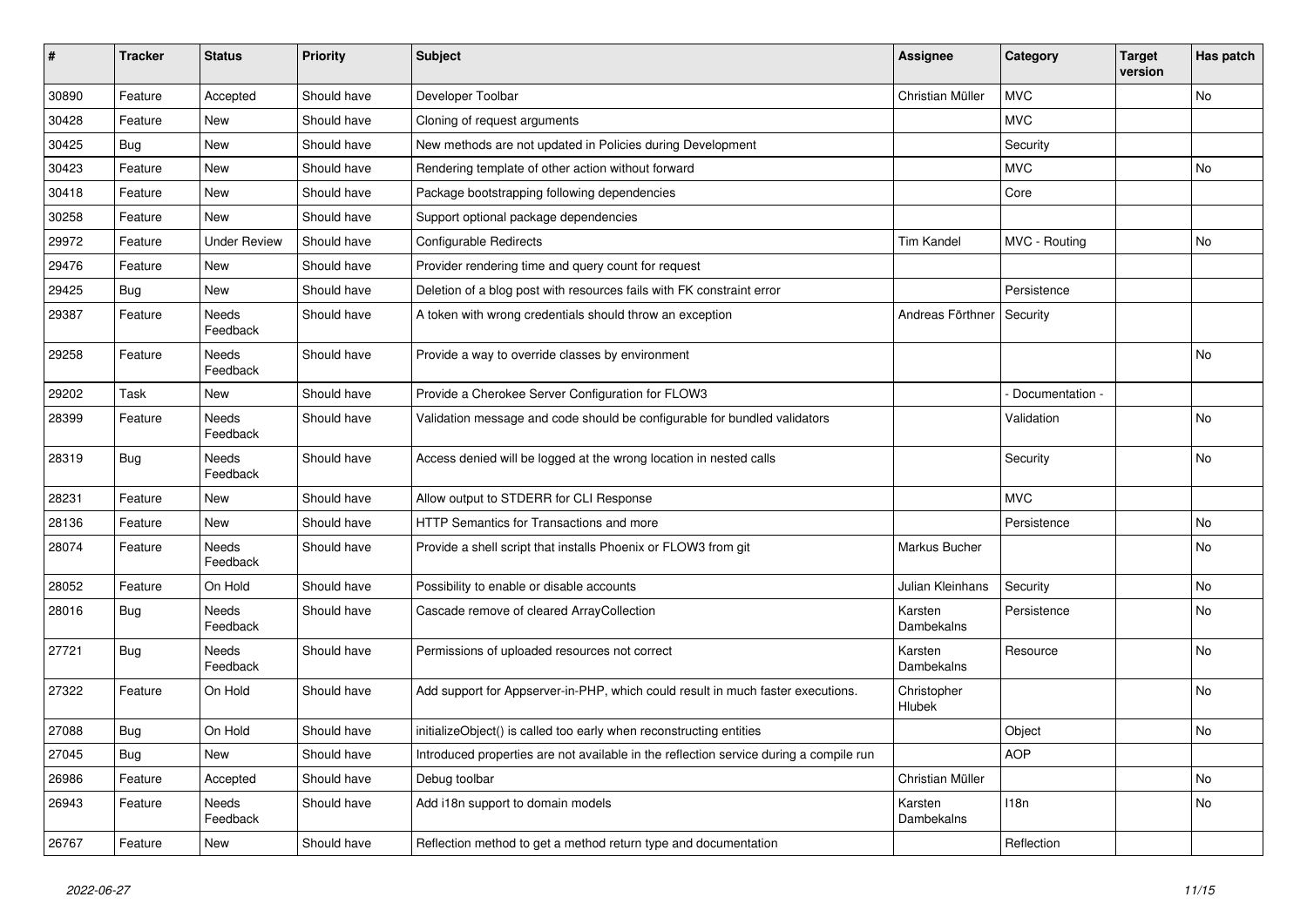| #     | <b>Tracker</b>   | <b>Status</b>     | <b>Priority</b> | <b>Subject</b>                                                                                | Assignee              | Category         | <b>Target</b><br>version | Has patch |
|-------|------------------|-------------------|-----------------|-----------------------------------------------------------------------------------------------|-----------------------|------------------|--------------------------|-----------|
| 26765 | Feature          | Accepted          | Should have     | Support class schema features for every reflected class                                       | Karsten<br>Dambekalns | Reflection       |                          | No        |
| 26745 | Feature          | New               | Should have     | MVC should know about entities lying in the session                                           |                       | <b>MVC</b>       |                          | No        |
| 25988 | Bug              | <b>New</b>        | Should have     | Useless proxies are built for some classes                                                    |                       | Object           |                          |           |
| 25907 | Task             | New               | Should have     | Referrer should only contain the URI of the previous request                                  |                       | <b>MVC</b>       |                          |           |
| 13559 | <b>Bug</b>       | Accepted          | Should have     | ObjectSerializer failes with persistent objects within arrays                                 | Karsten<br>Dambekalns | Persistence      |                          | No        |
| 9968  | Feature          | <b>New</b>        | Should have     | Promote security publishing configuration automatically when persisting models                | Andreas Förthner      | Security         |                          |           |
| 9861  | Feature          | Needs<br>Feedback | Should have     | Leave logging up and running as long as possible                                              |                       | Log              |                          | No        |
| 9537  | Feature          | New               | Should have     | Query criterions should be able to compare whole objects                                      |                       | Persistence      |                          |           |
| 9313  | Feature          | New               | Should have     | Support for currencies                                                                        |                       | 118 <sub>n</sub> |                          | No        |
| 8464  | Feature          | New               | Should have     | Write settings using the ConfigurationManager                                                 |                       | Configuration    |                          | No        |
| 8463  | Feature          | New               | Should have     | Check security policy for objects reconstituted in the session scope                          |                       | Security         |                          |           |
| 8462  | Feature          | New               | Should have     | Check subobjects in query rewriting                                                           |                       | Security         |                          |           |
| 6712  | Feature          | Accepted          | Should have     | Implement mixin support                                                                       | Robert Lemke          | <b>AOP</b>       |                          |           |
| 6178  | Feature          | New               | Should have     | Implement FileType and FileSize validators                                                    |                       | Validation       |                          |           |
| 5774  | Feature          | New               | Should have     | Package Manager should clear all cache entries tagged with %PACKAGE%                          |                       | Package          |                          |           |
| 5442  | Feature          | New               | Should have     | Destroy session / logout user on deleting an account                                          | Andreas Förthner      | Security         |                          |           |
| 4146  | Feature          | Accepted          | Should have     | Support typed parameters for validation                                                       | Karsten<br>Dambekalns | Validation       |                          |           |
| 3728  | Feature          | <b>New</b>        | Should have     | Support arrays of objects as controller arguments                                             |                       | <b>MVC</b>       |                          |           |
| 3621  | Feature          | New               | Should have     | Implement dynamic firewall filter registration                                                | Andreas Förthner      | Security         |                          |           |
| 3619  | Feature          | New               | Should have     | Implement System Policy Support/System Security                                               | Andreas Förthner      | Security         |                          |           |
| 3588  | Feature          | Accepted          | Should have     | Support value objects in the Object Factory                                                   | Robert Lemke          | Object           |                          |           |
| 3585  | Major<br>Feature | New               | Should have     | Implement support for value objects                                                           |                       |                  |                          | No        |
| 3312  | Feature          | Needs<br>Feedback | Should have     | Allow for easy logging by annotations                                                         | Robert Lemke          | Log              |                          |           |
| 3306  | Feature          | Accepted          | Should have     | Flush routes cache automatically on class file modifications                                  | Robert Lemke          | <b>MVC</b>       |                          |           |
| 3153  | Feature          | New               | Should have     | Support of action based filter rules defined by annotation.                                   |                       | <b>MVC</b>       |                          |           |
| 2817  | Feature          | Needs<br>Feedback | Should have     | Provide safeguard for preventing multiple submits of a form                                   |                       | <b>MVC</b>       |                          | No        |
| 1856  | Feature          | New               | Should have     | The Package Manager checks dependencies between packages on each activation /<br>deactivation | Christopher<br>Hlubek | Package          |                          |           |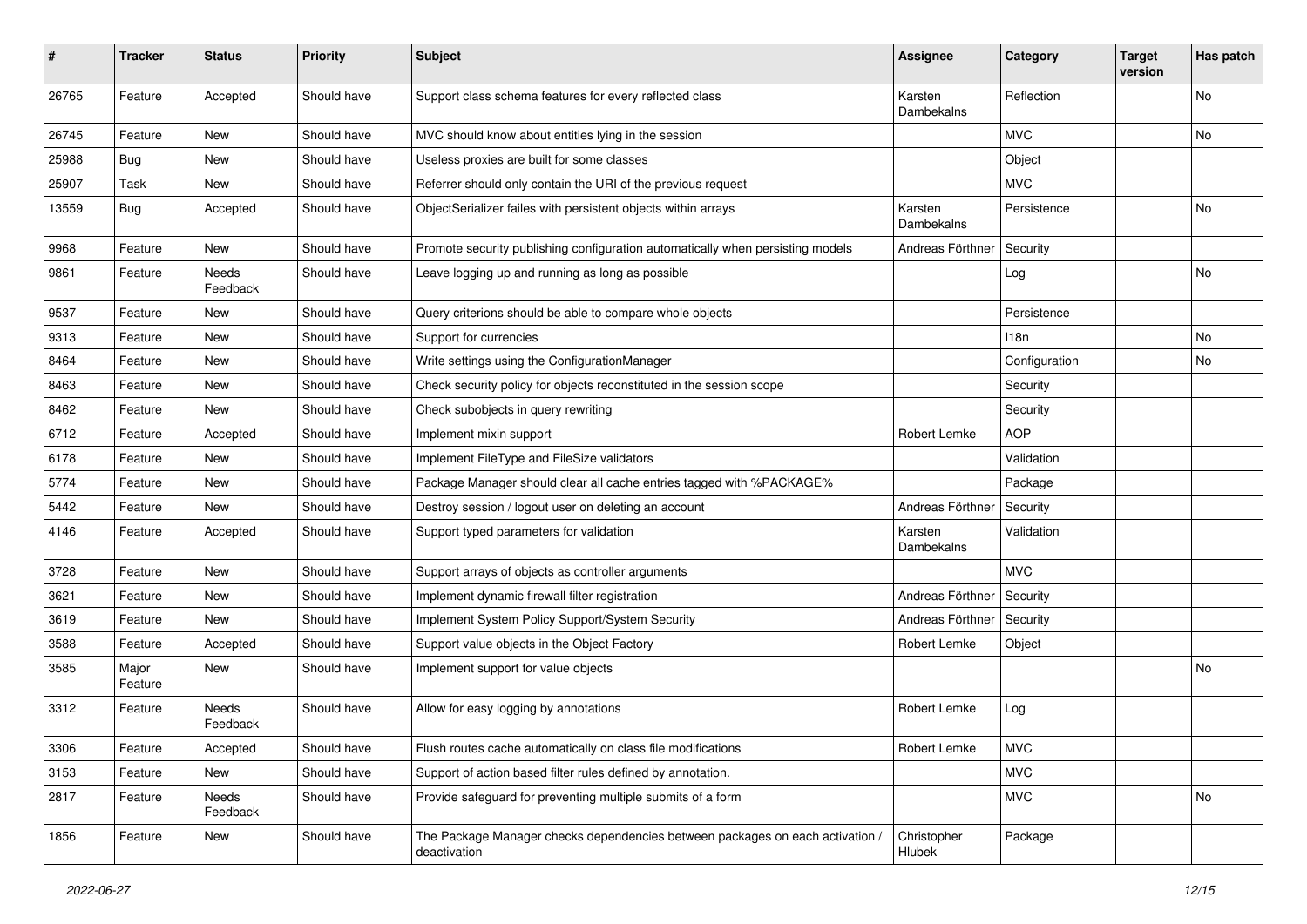| ∦     | <b>Tracker</b> | <b>Status</b>       | <b>Priority</b> | <b>Subject</b>                                                                                          | <b>Assignee</b>      | Category                         | <b>Target</b><br>version | Has patch |
|-------|----------------|---------------------|-----------------|---------------------------------------------------------------------------------------------------------|----------------------|----------------------------------|--------------------------|-----------|
| 890   | Feature        | New                 | Should have     | Add priority for advice chains                                                                          | Robert Lemke         | <b>AOP</b>                       |                          |           |
| 59878 | Bug            | New                 | Must have       | TYPO3\Flow\Core\Booting\Exception\SubProcessException thrown in file Scripts.php                        |                      | Error Handler<br>Report -        | 1.1.1                    | No        |
| 58975 | Bug            | <b>New</b>          | Must have       | Fix command for Linux in Qucikstart documentation                                                       |                      | Documentation -                  |                          | <b>No</b> |
| 58894 | <b>Bug</b>     | New                 | Must have       | MySQL max key length exceeded during Neos setup                                                         |                      | <b>Error Handler</b><br>Report - | 2.x                      | No        |
| 58622 | Feature        | New                 | Must have       | Clearer Exception: Array to string conversion                                                           |                      | Core                             |                          | No        |
| 58494 | <b>Bug</b>     | Needs<br>Feedback   | Must have       | Inifinite redirects if index.php presents in URI                                                        | Bastian<br>Waidelich | MVC - Routing                    |                          | No        |
| 57541 | <b>Bug</b>     | <b>Under Review</b> | Must have       | Content Security: operands work intrinsically differently in Rewrite and Manual check                   |                      | Security                         |                          | <b>No</b> |
| 56856 | <b>Bug</b>     | <b>Under Review</b> | Must have       | <b>Fix StandardView Template</b>                                                                        |                      |                                  |                          | No        |
| 56744 | Feature        | <b>New</b>          | Must have       | stay logged in                                                                                          |                      |                                  |                          | No        |
| 56639 | Feature        | New                 | Must have       | Implement "getPrivateStorageUriByResource()" for recieving (image-) file URIs                           | Robert Lemke         |                                  | 2.x                      |           |
| 56601 | Bug            | <b>Under Review</b> | Must have       | PersistenceManager wrong handling of ORM\ld                                                             |                      |                                  |                          | <b>No</b> |
| 56544 | <b>Bug</b>     | New                 | Must have       | FLOW Exception on tar package inclusion via composer                                                    |                      | Core                             |                          | No        |
| 55937 | <b>Bug</b>     | New                 | Must have       | FlashMessage queue is lost                                                                              |                      | Session                          |                          | No        |
| 55870 | Feature        | New                 | Must have       | Enhance f:form.textfield or add a f:form.datefield VH with enhanced validation and<br>propertymapping   | Christian Müller     |                                  |                          | No        |
| 54549 | Bug            | New                 | Must have       | PackageManager::createPackage is incompatible to PackageManagerInterface                                |                      |                                  |                          | No        |
| 54451 | Bug            | <b>New</b>          | Must have       | No functionality at Apache environments with suexec                                                     |                      |                                  |                          | No        |
| 54046 | <b>Bug</b>     | New                 | Must have       | Removal of ValueObjects from a ManyToMany relationship is not possible                                  |                      | Persistence                      | 2.1                      | No        |
| 51809 | <b>Bug</b>     | <b>Under Review</b> | Must have       | Commit "[BUGFIX] Published resources don't support symlinks" produces an fatal<br>error on Windows      | Adrian Föder         | Core                             | 2.0.1                    | <b>No</b> |
| 51120 | Bug            | <b>New</b>          | Must have       | \TYPO3\Flow\Core\Booting::buildSubprocessCommand - wrong command if passed<br>more than one parameters  |                      | Core                             |                          | <b>No</b> |
| 50115 | Feature        | <b>Under Review</b> | Must have       | During the policy loading, we need to take care if class exist                                          | Dominique Feyer      | Security                         |                          | Yes       |
| 49423 | Bug            | New                 | Must have       | Role name and packageKey are not accessible                                                             |                      |                                  |                          | No        |
| 49373 | <b>Bug</b>     | New                 | Must have       | Methods policy with key "Controllers" is ignored                                                        |                      | Security                         |                          | No        |
| 48898 | Bug            | New                 | Must have       | configuration for roles fails if one of Policy yaml files contain empty "roles array"                   | Christian Müller     | Security                         | 2.0.1                    | No        |
| 48093 | Bug            | New                 | Must have       | AbstractCompositeValidators memory consumption continuously grow                                        |                      | Validation                       | 2.0.1                    | Yes       |
| 47331 | <b>Bug</b>     | Accepted            | Must have       | ObjectManager shutdown with Dependency Injection Proxy causes fatal errors                              |                      | Object                           | 2.0.1                    | No        |
| 47073 | Bug            | New                 | Must have       | Cookie causes Error after Update                                                                        |                      | Http                             |                          | No        |
| 46716 | <b>Bug</b>     | New                 | Must have       | Empty class names in DependencyInjection proxy code when using Caches /<br>Factory-created dependencies |                      | Object                           | 2.0.1                    | No        |
| 46689 | i Bug          | New                 | Must have       | The new ClassLoader swallows Fatal Errors                                                               | Marc Neuhaus         |                                  |                          | No        |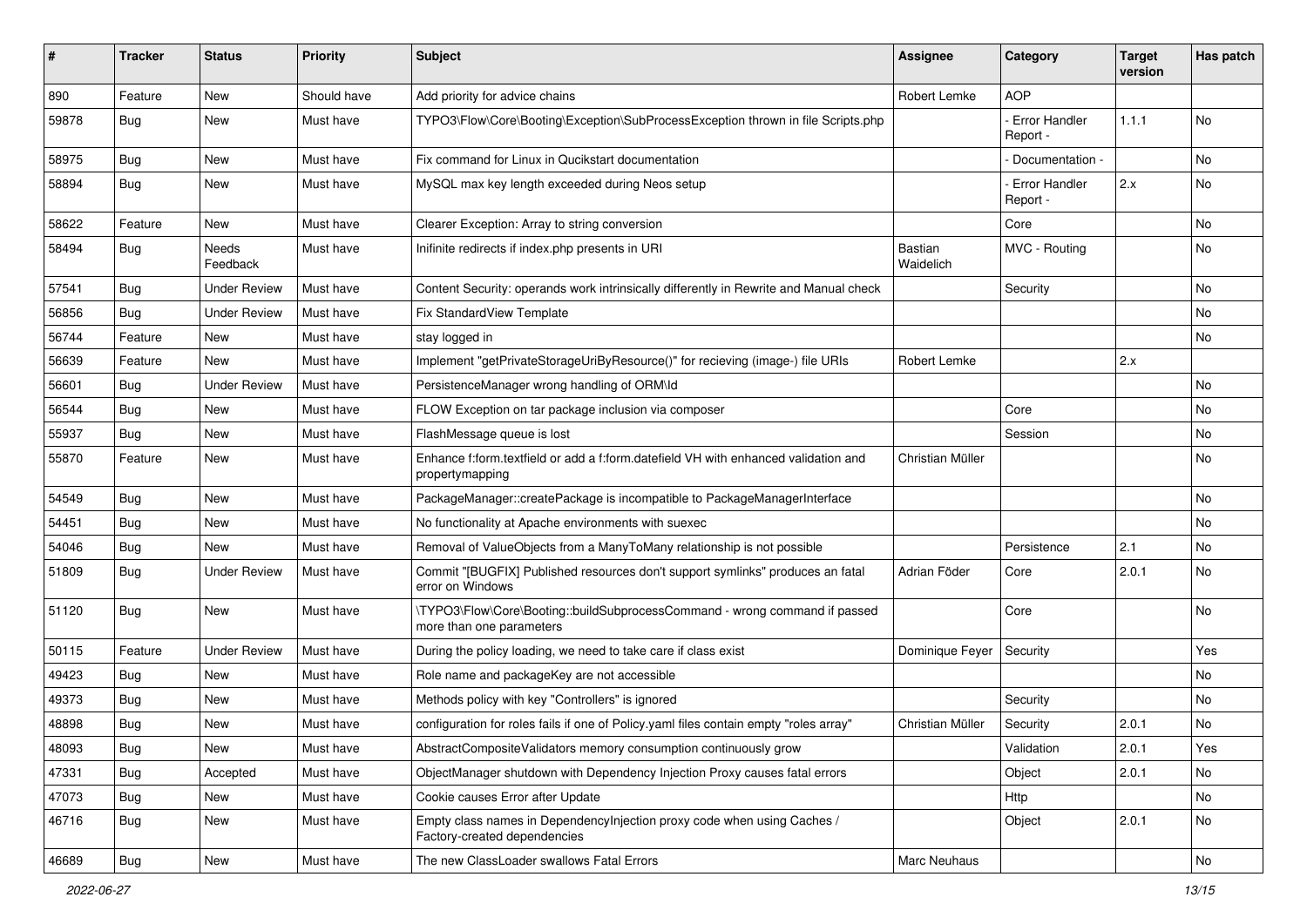| ∦     | <b>Tracker</b> | <b>Status</b>       | <b>Priority</b> | <b>Subject</b>                                                                                                       | <b>Assignee</b>       | Category        | <b>Target</b><br>version | Has patch |
|-------|----------------|---------------------|-----------------|----------------------------------------------------------------------------------------------------------------------|-----------------------|-----------------|--------------------------|-----------|
| 46120 | Bug            | New                 | Must have       | Important step missing in the installation chapter                                                                   |                       | Documentation - |                          | <b>No</b> |
| 46097 | <b>Bug</b>     | <b>New</b>          | Must have       | Logged in user gets session of an other logged in user                                                               | Robert Lemke          | Session         |                          | No.       |
| 45253 | Task           | Accepted            | Must have       | Throw exception in PointcutMethodNameFilter if given method's argument does not<br>match the actual method signature | Christian Müller      | Security        |                          | No        |
| 45249 | Bug            | <b>New</b>          | Must have       | Update composer project-create command listing                                                                       |                       | Documentation - |                          | <b>No</b> |
| 45041 | <b>Bug</b>     | <b>New</b>          | Must have       | Set file permissions doesnt work                                                                                     |                       | Command         | 2.0.1                    | <b>No</b> |
| 44738 | Feature        | New                 | Must have       | Re-Validation of argument's custom validators                                                                        |                       | Validation      |                          | No        |
| 44314 | Task           | Accepted            | Must have       | slightly file permissions for /Configuration/* and /Data/Persistent/EncryptionKey                                    | Karsten<br>Dambekalns | Security        |                          | No        |
| 43621 | Bug            | <b>Under Review</b> | Must have       | Composer installer overwrites Settings.yaml.example                                                                  | Karsten<br>Dambekalns |                 |                          | <b>No</b> |
| 42606 | Bug            | <b>New</b>          | Must have       | Content Security with nested objects                                                                                 |                       | Security        |                          | No        |
| 42601 | <b>Bug</b>     | <b>Under Review</b> | Must have       | Content Security: QOM rewriting is omitted if used in certain cases in an Action<br>Controller                       | Robert Lemke          | Security        | 2.0.1                    | <b>No</b> |
| 42520 | Bug            | <b>New</b>          | Must have       | Cache must be flushed globally for package state changes                                                             |                       | Core            |                          | <b>No</b> |
| 42101 | <b>Bug</b>     | New                 | Must have       | Proxyclasses are not rebuild in Development context unless cache is empty                                            |                       | Object          | 2.0.1                    | No        |
| 41496 | Bug            | <b>New</b>          | Must have       | Upload identical Resources, deleting fails                                                                           |                       | Resource        |                          | <b>No</b> |
| 41148 | Bug            | New                 | Must have       | Converting of ValueObjects                                                                                           |                       |                 |                          | No        |
| 40854 | Task           | New                 | Must have       | Update security documentation (authentication in 1.2)                                                                |                       | Documentation - | 2.0.1                    | No        |
| 40555 | Feature        | Accepted            | Must have       | Missing command arguments parameter in Core\Booting\Scripts::executeCommand()                                        | Karsten<br>Dambekalns | Core            |                          | Yes       |
| 39791 | <b>Bug</b>     | New                 | Must have       | Reflection data of old aspect is not removed                                                                         |                       | Reflection      | 1.1.1                    | No        |
| 38980 | Bug            | New                 | Must have       | ActionController: behavior of required arguments is not consistent                                                   |                       | Validation      |                          | No        |
| 38065 | Feature        | New                 | Must have       | Implement content security for DQL queries                                                                           | Andreas Förthner      | Security        |                          | No        |
| 37571 | Bug            | New                 | Must have       | Inherited proxies fail when implementing clone                                                                       |                       | <b>AOP</b>      |                          | No        |
| 37473 | <b>Bug</b>     | <b>New</b>          | Must have       | Subsequent Exceptions related to Doctrine Entity Manager makes it snap shut                                          |                       | - Testing -     |                          | No.       |
| 37352 | Bug            | <b>Under Review</b> | Must have       | generateValueHash() should use getIdentifierByObject()                                                               | Karsten<br>Dambekalns | Persistence     |                          | No        |
| 37227 | Bug            | On Hold             | Must have       | securityContext->getParty is not available in widget context                                                         |                       | Session         |                          | No        |
| 37212 | Feature        | Accepted            | Must have       | Edge Side Includes (ESI)                                                                                             | Robert Lemke          | Http            |                          | No        |
| 35868 | <b>Bug</b>     | On Hold             | Must have       | Unstable condition in Utility\Environment                                                                            | Karsten<br>Dambekalns | Environment     |                          | No        |
| 35831 | <b>Bug</b>     | New                 | Must have       | Deleting or unpublishing of a resource deletes all published symlinks<br>(Web/_Resources/Persistent)                 |                       |                 |                          | No        |
| 35720 | Bug            | New                 | Must have       | Access denied Exception for widget links to actions with a policy                                                    |                       | Security        |                          | No        |